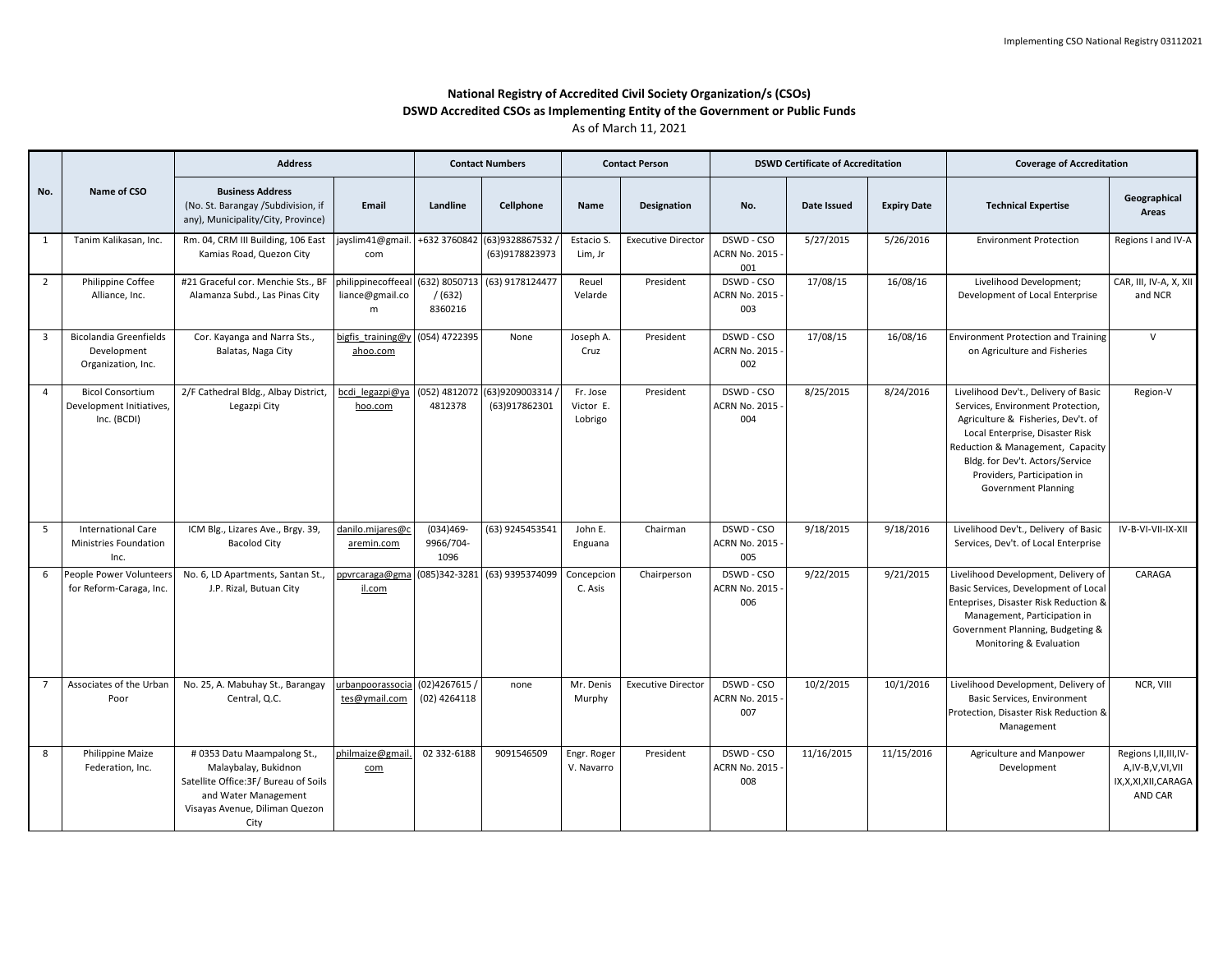| 9  | Share an Opportunity               | Room 30 8 Bencom Bldg., 146 West                               |                                     | (02)4269466  | none            | Vladimir T.         | Chief Executive           | DSWD-CSO              | 12/14/2015 | 12/1/2016  | Livelihood Development,                     | Regions I, IVB, VI, |
|----|------------------------------------|----------------------------------------------------------------|-------------------------------------|--------------|-----------------|---------------------|---------------------------|-----------------------|------------|------------|---------------------------------------------|---------------------|
|    | Philippines                        | Philam, West Avenue, Quezon City   saonco@pldtdsl.n            |                                     |              |                 | Mata                | Officer                   | <b>ACRN No. 2015-</b> |            |            | Manpower Development,                       | and XII             |
|    |                                    |                                                                | et                                  |              |                 |                     |                           | 0009                  |            |            | Development of Local Enterprises,           |                     |
|    |                                    |                                                                |                                     |              |                 |                     |                           |                       |            |            | Cooperative Development,                    |                     |
|    |                                    |                                                                |                                     |              |                 |                     |                           |                       |            |            | Environment Protection, Capacity            |                     |
|    |                                    |                                                                |                                     |              |                 |                     |                           |                       |            |            | Building, Organizing & Research,            |                     |
|    |                                    |                                                                |                                     |              |                 |                     |                           |                       |            |            | Disaster Risk Reduction and                 |                     |
|    |                                    |                                                                |                                     |              |                 |                     |                           |                       |            |            | Management, Rescue, Relief and              |                     |
|    |                                    |                                                                |                                     |              |                 |                     |                           |                       |            |            | Rehabilitation Operations,                  |                     |
|    |                                    |                                                                |                                     |              |                 |                     |                           |                       |            |            | Participation in Government                 |                     |
|    |                                    |                                                                |                                     |              |                 |                     |                           |                       |            |            | Planning, Budgeting, and Monitoring         |                     |
|    |                                    |                                                                |                                     |              |                 |                     |                           |                       |            |            | & Evaluation, Social Services in areas      |                     |
|    |                                    |                                                                |                                     |              |                 |                     |                           |                       |            |            | that would not be ordinarily                |                     |
|    |                                    |                                                                |                                     |              |                 |                     |                           |                       |            |            | undertaken by the private sector            |                     |
|    |                                    |                                                                |                                     |              |                 |                     |                           |                       |            |            |                                             |                     |
|    |                                    |                                                                |                                     |              |                 |                     |                           |                       |            |            |                                             |                     |
| 10 | Saint Paschal Baylon               | Figueroa Street, Poblacion, San                                | SPBMPC@yahoo.                       | <b>NA</b>    | 0998-5107908    | Mr. Amado           | Chairman                  | DSWD-CSO-             | 12/28/2015 | 12/15/2016 | Agriculture                                 | Region I            |
|    | Multi Purpose                      | Quintin, Pangasinan                                            | com                                 |              |                 | <b>B.</b> Adviento  |                           | <b>ACRN NO. 2015-</b> |            |            |                                             |                     |
|    | Cooperative                        |                                                                |                                     |              |                 |                     |                           | 010                   |            |            |                                             |                     |
| 11 |                                    | Piddig Basi Multipurpose Brgy. 9 Ab-Abot, Piddig, Ilocos Norte | piddigbasi MPC                      | none         | none            | Esmundo             | Chairman                  | DSWD-CSO              | 12/28/2015 | 12/27/2016 | Livelihood Development                      | Region I            |
|    | cooperative                        |                                                                | @yahoo.com                          |              |                 | Montanez            |                           | <b>ACRN No. 2015-</b> |            |            |                                             |                     |
|    |                                    |                                                                |                                     |              |                 |                     |                           | 0011                  |            |            |                                             |                     |
| 12 | Don Bosco Multi Purpose            | Don Bosco Compound, Magsaysay                                  | dbmpc2006@gm                        | none         | none            | Mario               | Chairman                  | DSWD-CSO              | 12/28/2015 | 12/27/2016 | Agriculture and Environment                 | Region XII          |
|    | Cooperative                        | Ave., Poblacion, Mlang, 9402                                   | ail.com                             |              |                 | Alolosan            |                           | <b>ACRN No. 2015-</b> |            |            | Protection (Organic and Bio-Dynamic         |                     |
|    | (BIOS DYNAMIS Multi                | Cotabato                                                       |                                     |              |                 |                     |                           | 0012                  |            |            | Farming)                                    |                     |
|    | Purpose Cooperative)               |                                                                |                                     |              |                 |                     |                           | DSWD-CSO              |            |            |                                             |                     |
| 13 | Green Earth Heritage<br>Foundation | Sitio Malapad na Parang, Brgy.<br>Sibul, San Miguel, Bulacan   | contactus@green<br>earthheritage.co | (02)-7758836 | 0949-6793275    | James<br>Patrick G. | Chairman                  | <b>ACRN No. 2015-</b> | 12/28/2015 | 12/27/2016 | Agriculture and Environmental<br>Protection | Region III          |
|    |                                    |                                                                |                                     |              |                 |                     |                           | 0013                  |            |            |                                             |                     |
| 14 | Bansud Livestock Multi-            | Poblacion, Bansud, Oriental                                    | m<br>bansudlivestock                | 043-2987313  | None            | Matti<br>Alfredo N. | Chairperson               | DSWD-CSO              | 12/28/2015 | 12/27/2016 | Livelihood Development                      | Oriental Mindoro    |
|    | Purpose Cooperative                | Mindoro                                                        | @yahoo.com                          |              |                 | Majaba              |                           | <b>ACRN No. 2015-</b> |            |            |                                             |                     |
|    |                                    |                                                                |                                     |              |                 |                     |                           | 0014                  |            |            |                                             |                     |
| 15 | Interface Development              | 2nd Floor Al Macen Bldg., Km 11                                |                                     | 082-2994552  | None            | Mary Ann \          | <b>Executive Director</b> | DSWD-CSO              | 12/29/2015 | 12/28/2016 | <b>Environment Protection</b>               | Davao               |
|    | Interventions, INC (IDIS)          | Catalunan, Pequeño, Davao City                                 | interfacedvo@gm                     |              |                 | Fuertes             |                           | <b>ACRN No. 2015-</b> |            |            |                                             |                     |
|    |                                    |                                                                | ail.com                             |              |                 |                     |                           | 0015                  |            |            |                                             |                     |
|    |                                    |                                                                |                                     |              |                 |                     |                           |                       |            |            |                                             |                     |
| 16 | <b>Butuan-Agusan Farmers</b>       | Purok No.10, Los Angeles, Butuan                               | Butuanfarmers@                      | <b>NA</b>    | (0998) 563-3481 | Mr. Alfonso         | Chairperson               | DSWD-CSO-             | 2/11/2016  | 2/11/2019  | Agriculture (Cattle Dispersal)              | Agusan Del Norte    |
|    | Multi-Purpose                      | City, Agusan del Norte                                         | gmail.com                           |              |                 | G. Noynay           |                           | ACRN NO. 2016-        |            |            |                                             | and Agusan Del Sur  |
|    | Cooperative                        |                                                                |                                     |              |                 |                     |                           | 001                   |            |            |                                             |                     |
| 17 | Makilala Multi Purpose             | Gasatan St., Poblacion, Makilala,                              | None                                | 064-5722370/ | 0922-5700265    | Leopoldo A.         | Chairman                  | DSWD-CSO              | 2/10/2016  | 2/10/2019  | Manpower Development and                    | Regions XI and XII  |
|    | Cooperative(Mak-MPC)               | North Cotabato                                                 |                                     |              |                 | Dulay               |                           | ACRN No. 002          |            |            | Agriculture                                 |                     |
|    |                                    |                                                                |                                     |              |                 |                     |                           |                       |            |            |                                             |                     |
|    |                                    |                                                                |                                     |              |                 |                     |                           |                       |            |            |                                             |                     |
|    |                                    |                                                                |                                     |              |                 |                     |                           |                       |            |            |                                             |                     |
| 18 | Center for Popular                 | 34D Matulungin St. Central Diliman,                            | cpepilipinas2@g                     | $(02)$ 433 - | None            | Mr. Edwin I         | <b>Executive Director</b> | DSWD - CSO            | 2/11/2016  | 2/10/2019  | Advocacy and Capacity Building              | Regions NCR and IV- |
|    | Empowerment                        | QC                                                             | mail.com                            | 2460         |                 | Tabora              |                           | ACRN No. 2016 -       |            |            |                                             | R                   |
|    |                                    |                                                                |                                     |              |                 |                     |                           | 003                   |            |            |                                             |                     |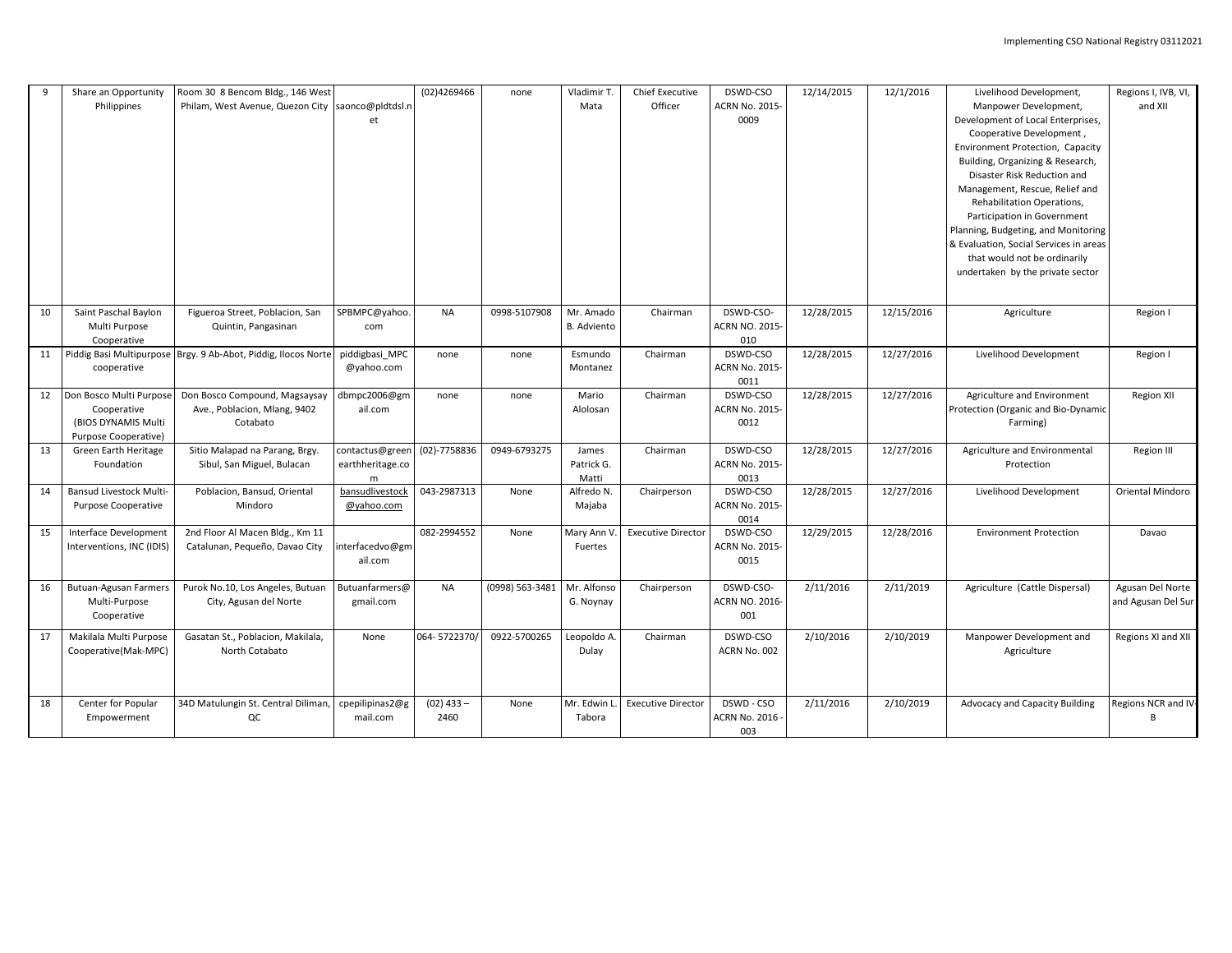| 19 | Agusanon para sa Bag-<br>ong Pilipino Incorporated                | Double R, Barangay 5, Municipality<br>of San Francisco, Agusan Del Sur       | Agus_pinoy@yah<br>oo.com                     | (085) 343-<br>8775 | <b>NA</b>                   | Mr. Jimmy E.<br>Geronimo         | Chairperson/Chief<br><b>Executive Officer</b> | DSWD-CSO-<br><b>ACRN NO. 2016-</b><br>004 | 26/01/2016 | 26/01/2019 | Livelihood Development<br>(Integrated Diversified Organic<br>Farming System)                                                                                                         | Province of Agusan<br>Del Sur                                                                 |
|----|-------------------------------------------------------------------|------------------------------------------------------------------------------|----------------------------------------------|--------------------|-----------------------------|----------------------------------|-----------------------------------------------|-------------------------------------------|------------|------------|--------------------------------------------------------------------------------------------------------------------------------------------------------------------------------------|-----------------------------------------------------------------------------------------------|
|    |                                                                   |                                                                              |                                              |                    |                             |                                  |                                               |                                           |            |            | Manpower Development<br>(Capacity Building, DSWD FDS Plus)                                                                                                                           |                                                                                               |
|    |                                                                   |                                                                              |                                              |                    |                             |                                  |                                               |                                           |            |            | Agriculture<br>(Integrated Diversified Organic<br>Farming System: Community Seed<br>Banking)                                                                                         |                                                                                               |
| 20 | Narang-Ay MPC                                                     | Purok Pag - Asa, Aringay, Kabacan,<br>Cotabato                               | narangayiairrigat<br>ors@yahoo.com           | None               | (63) 9178124477 Mr. Roberto | E. Bulatao                       | President                                     | DSWD - CSO<br><b>ACRN No. 2016</b><br>05  | 2/11/2016  | 2/1/2019   | Agricultural Development                                                                                                                                                             | Region XII                                                                                    |
| 21 | Nueva Ecija Association<br>of Persons with<br>Disabilities MPC    | Barangay Mayapyap Sur, Maharlika<br>Highway, Cabanatuan City, Nueva<br>Ecija | neapwd_coop@y<br>ahoo.com                    | <b>NA</b>          | 0910-3116303                | Mr. Rodolfo<br>A. Mendoza        | (Founding<br>Chairman)                        | DSWD-CSO-<br>ACRN NO. 2016-<br>006        | 26/01/2016 | 26/01/2019 | Livelihood Development<br>(Production of Armchairs & Hog<br>Pottering)                                                                                                               | Cabanatuan City,<br>Province of Nueva<br>Ecija                                                |
| 22 | Philippine Center for<br>Population and<br>Development, Inc.      | 2332 Don Chino Roces Ave., Ext.,<br>Fort Bonifacio, Taguig City 1630         | jonathan.flavier@<br>pcpd.ph                 | none               | none                        | Jonathan<br>Flavier              | Chairman                                      | DSWD-CSO<br><b>ACRN No. 2016-</b><br>007  | 2/11/2016  | 2/10/2019  | Advocacy, Capacity Development,<br><b>Resource Mobilization</b>                                                                                                                      | Regions I, II, III, IV-<br>A, IV-B, V, VI, VII,<br>VIII, IX, X, XI, XII,<br>CAR, NCR, CARAGA. |
| 23 | HIKE-Esperanza<br>Federation of<br>Cooperatives(HIKE-<br>ESFECO)  | P-8, Block Tiendas, Poblacion,<br>Esperanza, Agusan del Sur                  | None                                         | None               | 9079647854                  | Rolito<br>Aloyon                 | President                                     | DSWD-CSO<br>ACRN No. 2016-<br>008         | 2/24/2016  | 2/23/2019  | Cooperative Development                                                                                                                                                              | Esperanza, Agusan<br>del Sur                                                                  |
| 24 | Pangi Multi-Purpose<br>Cooperative                                | Sampaguita Street, Pangi, Maitum,<br>Sarangani Province                      | pangimpc1991@y<br>ahoo.com                   | <b>NA</b>          | 0928-4016753                | Ms. Perlita<br>C. Ampodia        | Chairperson                                   | DSWD-CSO-<br><b>ACRN NO. 2016-</b><br>009 | 2/10/2016  | 2/10/2019  | Agriculture<br>(Palay and Corn Production)                                                                                                                                           | Province of<br>Sarangani                                                                      |
| 25 | Dingle Multi-Purpose<br>Cooperative (DMPC)                        | Brgy. San Matias, Dingle, Iloilo                                             | dinglempcfacoma (033)-3510343<br>@yahoo.com  |                    | 0998-8526206                | Eusebio L.<br>Dabuco, Jr.        | Chairman                                      | DSWD-CSO<br><b>ACRN No. 2016-</b><br>0010 | 2/10/2016  | 2/10/2019  | Agriculture                                                                                                                                                                          | Dingle, Iloilo                                                                                |
| 26 | Unifrutti Foundation, Inc.                                        | Door 10, Elaieco Bldg., Barrio Ilang,<br>Davao City, Davao del Sur           | ntarranza@gmai<br>com                        | 082 2269000        | None                        | Edgar L.<br><b>Bullecer</b>      | Director                                      | DSWD-CSO<br><b>ACRN No. 2016-</b><br>011  | 4/11/2016  | 4/11/2019  | Livelihood and Community<br>Development for IP communities                                                                                                                           | Regions X and XI                                                                              |
| 27 | <b>Ballet Philippines</b><br>Foundation, Inc.                     | 4th floor, CCP Building, Roxas<br>Boulevard, Pasay City                      | None                                         | None               | 9175251770                  | Margarita<br>Moran-<br>Floirendo | President                                     | DSWD-CSO<br><b>ACRN No. 2016-</b><br>012  | 4/11/2016  | 4/11/2019  | Skills Development on Dance (Ballet)                                                                                                                                                 | <b>NCR</b>                                                                                    |
| 28 | Southwill Learning<br>Center                                      | Rizal Avenue, Zone III, Digos City,<br>Davao del Sur                         | southwill_learnin<br>gcenter97@yaho<br>o.com | None               | 0915 514 4819               | Ms. Lenaur<br>B. Abbot           | School Head/VP<br>for Operation               | DSWD - CSO<br>ACRN No. 2016-<br>A014      | 5/23/2016  | 5/22/2019  | Cultural Preservation, Promotion of<br>Filipino Values and Theater Arts in<br>Education                                                                                              | Digos City, Davao<br>del Sur                                                                  |
| 29 | Don Bosco Agro-<br>Mechanical Technology<br>Center (Legazpi) Inc. | Brgy. 66 Banquerohan Legazpi City,<br>Albay                                  | donboscolegazpi<br>@gmail.com                | None               | 9208546465                  | Fr. Ronilo<br>Javines, SDB       | Administrator                                 | DSWD-CSO<br><b>ACRN No. 2016-</b><br>014  | 4/22/2016  | 4/21/2019  | Manpower Development ( Skills<br>Training), Employment Facilitation,<br>Mechanical & Agriculture<br>Development, Development of Local<br>Enterprise (Entrepreneurial<br>Development) | Region-V                                                                                      |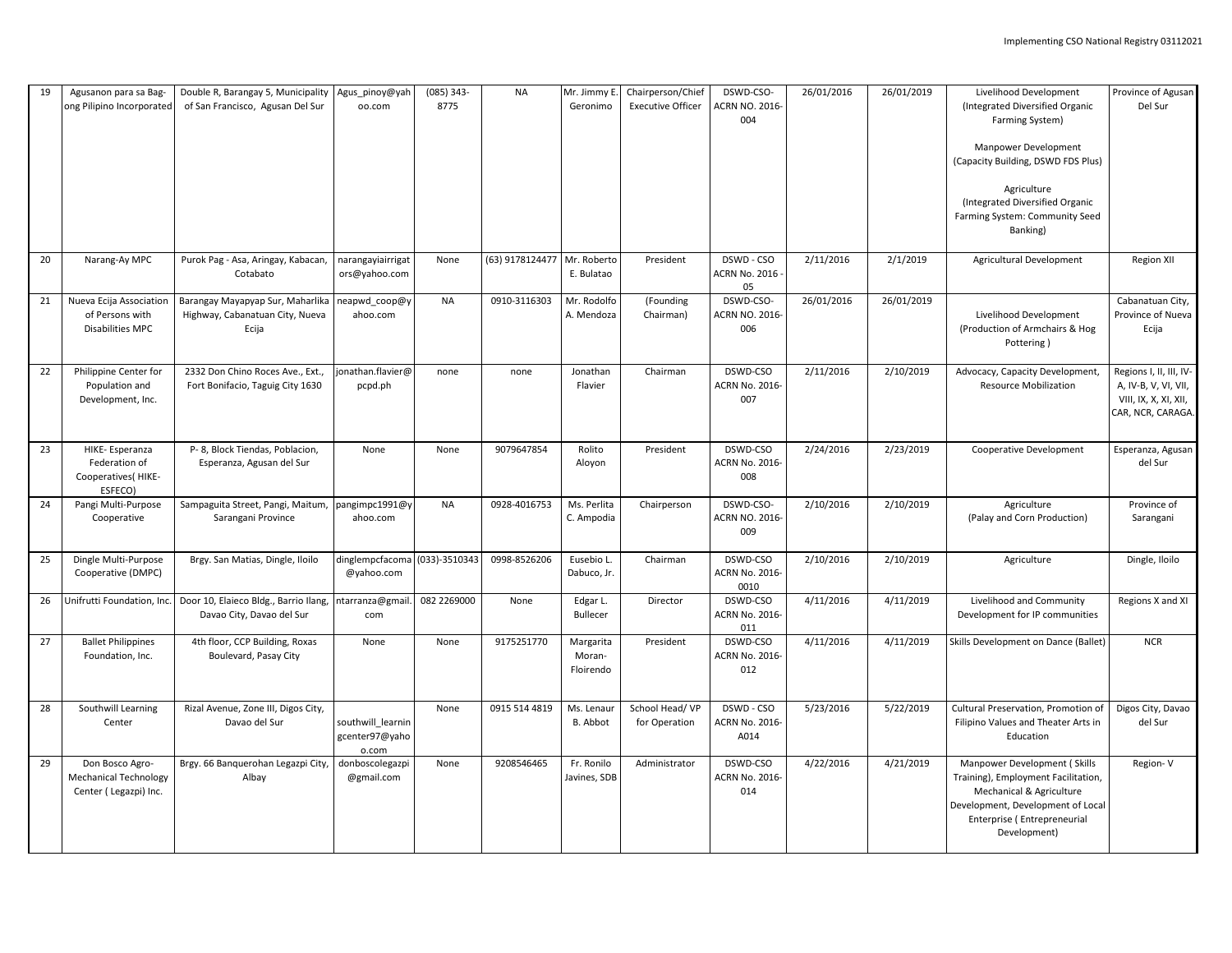| 30 | International Service for<br>the Acquisition of Agri-<br>Biotech Applications, Inc.<br>(ISAAA)                             | Khush Hall Bldg., IRRI, Maahas, Los<br>Baños, Laguna                                                         | isaaa-<br>seasia@isaaa.org                      | (049)56-7216                         | None         | Dr. Randy<br>Hautea                      | Director                  | DSWD-CSO<br><b>ACRN No. 2016-</b><br>015    | 5/3/2016  | 5/2/2019  | Capacity Building (Agriculture and<br>Biotechnology)                                                                                  | Region IV-A                                                         |
|----|----------------------------------------------------------------------------------------------------------------------------|--------------------------------------------------------------------------------------------------------------|-------------------------------------------------|--------------------------------------|--------------|------------------------------------------|---------------------------|---------------------------------------------|-----------|-----------|---------------------------------------------------------------------------------------------------------------------------------------|---------------------------------------------------------------------|
| 31 | Airdance Theater, Inc.<br>(AIRDANCE)                                                                                       | Unit 303 Frisco Place<br>158<br>Roosevelt Ave., SFDM, Quezon City                                            | None                                            | (02) 4145279                         | 0916-3566693 | Ms. Ava<br>Maureen<br>Villanueva-<br>Ong | President                 | DSWD-CSO<br><b>ACRN No. 2016-</b><br>016    | 5/3/2016  | 5/2/2019  | Cuultural Development<br>(Contemporary Dance and Aerial<br>Arts)                                                                      | <b>National Capital</b><br>Region                                   |
| 32 | Lighthouse Christian<br><b>Community Ministries</b><br>Foundation, Inc                                                     | LCC Building, Buencamino St.,<br>Alabang Zapote Road, Barangay<br>Alabang, Muntinlupa City                   | info@lcc.ph                                     | 772 1088                             | 0919 9971192 | Dr. Albert<br>Clavo                      | President                 | DSWD-CSO No<br>017                          | 5/18/2016 | 5/17/2019 | Delivery of Basic Services<br>andCapacity Building                                                                                    | <b>NCR</b>                                                          |
| 33 | Vallehermoso Helping<br>Hands Foundation, Inc.<br>(VHHFI)                                                                  | V. Lopez Jr. Drive, Brgy. Bagawines,<br>Vallehermoso, Negros Oriental/ 455<br>P. Guevarra St., San Juan City | vallehelpinghands (02) 726-1297<br>@gmail.com   |                                      | 0917-8971567 | Ms. Ma.<br>Teresa Z.<br>Lopez            | President                 | DSWD-CSO<br><b>ACRN No. 2016-</b><br>018    | 5/18/2016 | 5/17/2019 | Livelihood Development<br>Cultural<br>Development                                                                                     | Negros Oriental                                                     |
| 34 | University of the<br>Philippines Los Baños<br>Foundation Inc. (UPLBFI)                                                     | A. Aglibut Ave., UP Los Baños<br>College, Brgy. Batong Malake, Los<br>Baños, Laguna                          | uplbfoundation@ (049)-5366265<br>vahoo.com      |                                      | none         | Fernando C<br>Sanchez                    | President and<br>Chairman | DSWD-CSO<br>ACRN No. 2016-<br>019           | 6/6/2016  | 6/5/2019  | <b>Research and Capacity Building</b><br>(Agriculture, Forestry, Environment,<br>Arts and Science)                                    | Region IV-A                                                         |
| 35 | Metropolitan Museum<br>Foundation Inc.                                                                                     | BSP Museum Bldg, BSP Complex,<br>Roxas, 720 Zone 78, Malate Manila                                           | info@museum.ph                                  | 7087828                              | 0922-8815148 | Florentina P<br>Colayco                  | President                 | DSWD-CSO<br><b>ACRN No. 2016-</b><br>020    | 6/6/2016  | 6/5/2019  | Art Exhibition,<br>Education,, Development and<br>Implementation                                                                      | Manila                                                              |
| 36 | Bulacan Arts Culture and<br>History Institute, Inc.<br>(BACH)                                                              | Gat Blas Ople Bldg., Provincial<br>Capitol Compound, City of Malolos,<br>Bulacan                             | sonnyjcristobal@<br>yahoo.com                   | (044) 6625-<br>610                   | 0917-5141023 | Mr. Mariano<br>De Jesus                  | President                 | DSWD-CSO<br><b>ACRN No. 2016-</b><br>021    | 6/6/2016  | 6/5/2019  | <b>Cultural Development</b>                                                                                                           | Bulacan                                                             |
| 37 | Negros Cultural<br>Foundation, Inc. (NCFI)                                                                                 | Old Agricultural Ext. Bldg., Gatuslao<br>St., Bacolod City                                                   | negros_museum9 (034) 7085080<br>6@yahoo.com     |                                      | none         | Ms. Marilyn<br>Gamboa                    | President                 | DSWD - CSO<br><b>ACRN No. 2016</b><br>022   | 6/6/2016  | 6/5/2019  | <b>Cultural Development</b>                                                                                                           | Negros Occidental                                                   |
| 38 | SIMAG Foundation Inc.                                                                                                      | AHHSI Bldg. Rizal Street, Mambulac<br>Silay City, Negros Occidental                                          | simag@lycos.com<br>/www.simagfoun<br>dation.org | None                                 | 9399189761   | Mr. Norman<br>Jison                      | President                 | DSWD-CSO<br><b>ACRN No. 2016-</b><br>023    | 6/6/2016  | 6/5/2019  | Education & Scholarship, Health<br>Sanitation & Well- Being, Livelihood<br>& Entrepreneurship, Ecological<br>Awareness & Conservation | Silay City &<br>Municipality of EB<br>Magalona Negros<br>Occidental |
| 39 | Filipino Heritage Festival<br>Inc. (FHFI)                                                                                  | G/F Museum of the Filipino People,<br>Valencia Circle, Luneta Park, Manila                                   | heritagemonth@<br>yahoo.com.ph                  | (02)-5239692                         | none         | Armita B.<br>Rufino                      | President                 | DSWD-CSO<br><b>ACRN No. 2016-</b><br>024    | 6/20/2016 | 6/19/2019 | Cultural Development                                                                                                                  | <b>NCR</b>                                                          |
| 40 | Participatory Research,<br>Organization of<br>Communities towards<br>Struggle for Self-reliance<br>(PROCESS) - Bohol, Inc. | Purok 5, Esabo Road, Tiptip District<br>Tagbilaran City, Bohol                                               | prcssbhl@gmail.<br>om                           | $(038) 510 -$<br>8255 / 416-<br>0067 | 9173013958   | Ms. Emilia<br>M. Roslinda                | <b>Executive Director</b> | DSWD - CSO<br><b>ACRN No. 2016-</b><br>A025 | 6/20/2016 | 6/19/2019 | Livelihood Development,<br>Environment Protection and<br><b>Capacity Development</b>                                                  | Province of Bohol                                                   |
| 41 | Federation of<br>Cooperatives in the<br>Episcopal Diocese of<br>Northern Luzon (FEDCO-<br>EDNL)                            | Diocesan Center, Bulanao Norte,<br>Tabuk City, Kalinga 3800                                                  | esteban.sabawil<br>@yahoo.com.ph                | none                                 | none         | Mr. Noe V.<br>Dannang                    | Chairman                  | DSWD - CSO<br><b>ACRN No. 2016-</b><br>A026 | 6/20/2016 | 6/19/2019 | Livelihood Development,<br>Cooperative Development                                                                                    | CAR, II                                                             |
| 42 | <b>Bohol Integrated</b><br>Development<br>Foundation, Inc.                                                                 | 0085 A. Hontanosas St., Poblacion<br>III, Tagbilaran, Bohol                                                  | bidefbohol@yaho<br>o.com                        | 038-5017337                          | 0920-6726171 | Rev. Fr.<br>Victor G.<br>Bompat          | President                 | DSWD-CSO-<br><b>ACRN NO. 2016-</b><br>A027  | 6/28/2016 | 6/27/2019 | Livelihood Development,<br>Environment Protection, Agriculture<br>and Fisheries, Disaster Risk                                        | Bohol                                                               |
| 43 | Arte Bulakenyo<br>Foundation, Inc.                                                                                         | Bagong Calzada, San Isidro I,<br>Paombong, Bulacan                                                           | piyestangluzon20<br>16@yahoo.com                | none                                 | 0927-6695655 | Arlyn H.<br>Sebastian                    | President                 | DSWD-CSO-<br><b>ACRN NO. 2016-</b>          | 6/28/2016 | 6/27/2019 | <b>Cultural Development</b>                                                                                                           | Bulacan                                                             |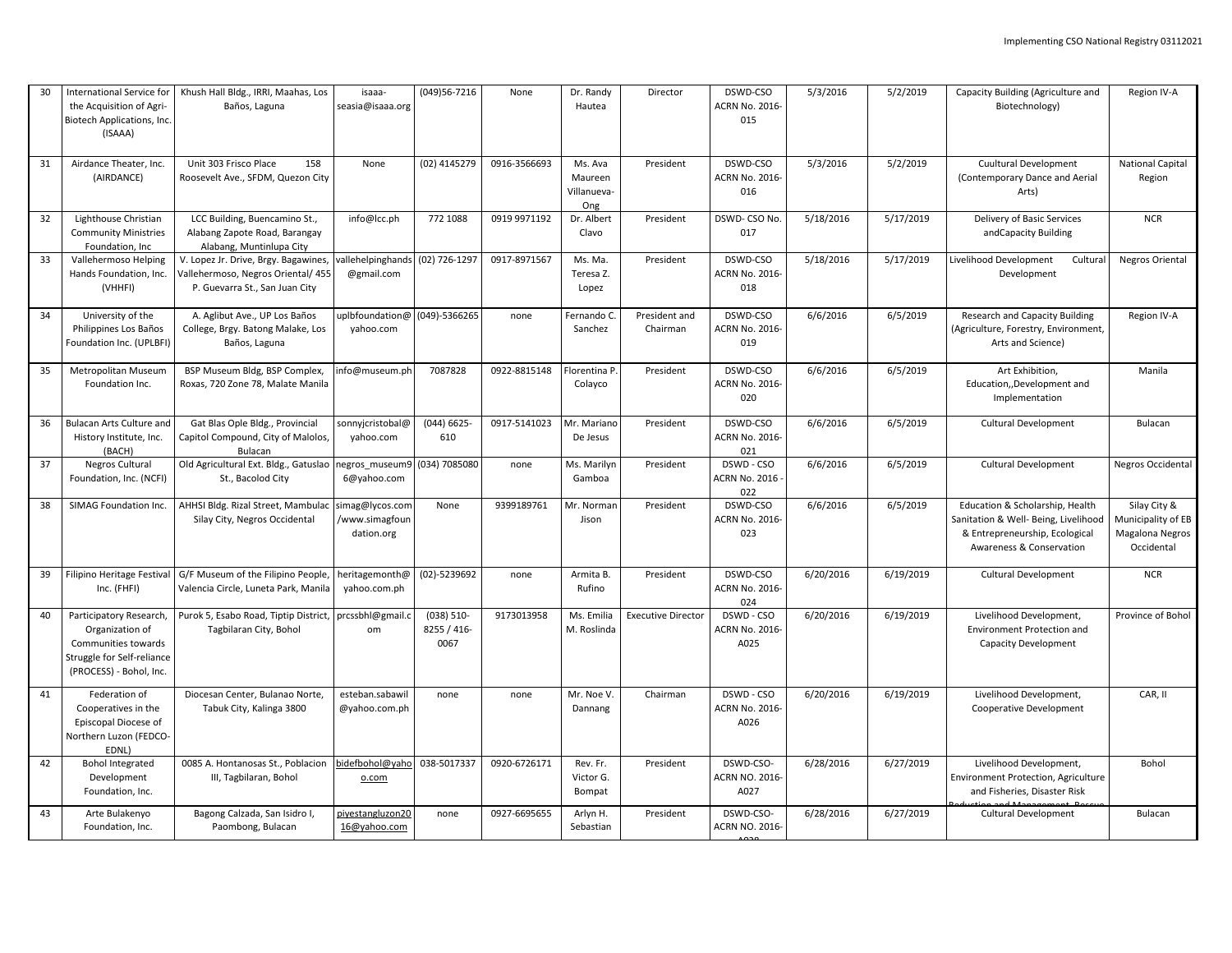| 44 | Municipal Tourism<br><b>Council of Nabunturan</b>                         | Cor. Padre Zamora St. &<br>Circumferential Road, Nabunturan,<br>Compstela Valley                 | mtcnibunturan@<br>gmail.com                 | 084-3760437                    | none                                                       | Atty. Karen<br>Santiago-<br>Malaki          | President                          | DSWD-CSO-<br><b>ACRN NO. 2016-</b><br>A029 | 6/29/2016 | 6/28/2019 | Cultural Development (Film Making<br>Workshop, Film Festival<br>Management          | Compostela Valley                                                                  |
|----|---------------------------------------------------------------------------|--------------------------------------------------------------------------------------------------|---------------------------------------------|--------------------------------|------------------------------------------------------------|---------------------------------------------|------------------------------------|--------------------------------------------|-----------|-----------|-------------------------------------------------------------------------------------|------------------------------------------------------------------------------------|
| 45 | Haddassah Grace<br>Mission, Inc.                                          | Brgy. San Francisco, San Pablo City,<br>Laguna                                                   | haddassah.cruz@<br>yahoo.com                | 0946-4144438                   | 0939-9312651                                               | Rodelio P.<br>Tiapson                       | President                          | DSWD-CSO-<br>ACRN NO. 2016-<br>A030        | 6/29/2016 | 6/28/2019 | <b>Family Development Session</b><br>(Responsible Parenthood - Family<br>Planning   | Quezon                                                                             |
| 46 | Docucinema Media<br>Collective, Inc.                                      | 155-C Speaker Perez St., Brgy<br>Maharlika, Quezon City                                          | otusblazeproject<br>s@gmail.com             | 02-5791294                     | 0915-3168969                                               | Rosalie S.<br>Matilac                       | President                          | DSWD-CSO-<br><b>ACRN NO. 2016-</b><br>A031 | 6/29/2016 | 6/28/2019 | Cultural Development (Production of<br><b>Advocacy Films)</b>                       | <b>NCR</b>                                                                         |
| 47 | <b>Medical and Health</b><br>Librarians Association of<br>the Philippines | Rm 301 Plai Office, The National<br>Library of the Philippines, T.M. Klaw<br>St., Ermita, Manila | info@mahlap.org                             | 706 3179                       | 0939 919 8290                                              | <b>MARIA</b><br>JULIANA N.<br>GASMEN        | President                          | DSWD-CSO-<br><b>ACRN NO. 2016-</b><br>A032 | 6/29/2016 | 6/28/2019 | Human Resource Development                                                          | <b>NCR</b> (with activities<br>in the areas of<br>CDO, Baguio, Bicol<br>and GenSan |
| 48 | Organisasyon ng mga<br>Pilipinong Mang-aawit                              | Unit 4E LPI Centre Residences #324<br>Capt. Javier St., Oranbo, Pasig City                       | opmsingers@gm<br>ail.com                    | 633-0640                       | none                                                       | Ma. Dinah A.<br>Remolacio                   | Executive and<br>Managing Director | DSWD-CSO-<br><b>ACRN NO. 2016-</b><br>A033 | 7/26/2016 | 7/25/2019 | Cultural Development (Amateur<br>Singing Contests, Music Festivals)<br>and Advocacy | <b>NCR</b>                                                                         |
| 49 | Asosasyon ng Musikong<br>Pilipino Foundation, Inc.                        | 34 Mariposa St., Bagong Lipunan ng<br>Crame, Cubao, Quezon City                                  | musiko@amp.org<br>$ph$                      | 410-3707                       | none                                                       | Ernani M.<br>Cuenco, Jr.                    | President and<br>Chairman          | DSWD-CSO-<br><b>ACRN NO. 2016-</b><br>A034 | 7/26/2016 | 7/25/2019 | <b>Cultural Development (Music</b><br>Workshops and Concerts)                       | <b>NCR</b>                                                                         |
| 50 | <b>Ballet Manila</b><br>Foundation, Inc.                                  | 6 Jose Abad Santos, Santa Cruz,<br>Quezon City                                                   | info@balletmani<br>a.com.ph                 | 525 5967/400<br>0292           | 0917 705 7578                                              | Cesar P.<br>Macuja                          | President                          | DSWD-CSO<br><b>ACRN NO. 2016-</b><br>035   | 7/26/2016 | 7/27/2016 | <b>Ballet Dance Performances,</b><br>Capacity/ Skills Development                   | <b>NCR</b>                                                                         |
| 51 | De La Salle Araneta<br>University                                         | Victoneta Avenue, Potrero,<br>Malabon City                                                       | communications<br>@dlsau.edu.ph             | 02-330-9128                    | 0939 9255310                                               | Br. Narciso<br>S. Erguiza<br>Jr.,FSC        | President                          | DSWD-CSO<br><b>ACRN NO. 2016-</b><br>036   | 7/26/2016 | 7/27/2019 | Research, Culture and Arts and<br>Capacity Development                              | CAMANAVA, San<br>Jose del Monte<br>Bulacan                                         |
| 52 | Centrala Alternative<br><b>Medicine Producers</b><br>Cooperative (CAMPC)  | Brgy. Plaza Centrala, Surallah, South<br>Cotabato                                                |                                             | 083)2385253/<br>2393073        | 09092004094<br>09098564397/<br>09169085582/09<br>159377715 | Fr. Ceferino<br>P. Peñol                    | Chairman                           | DSWD-CSO<br><b>ACRN NO. 2016-</b><br>037   | 7/26/2016 | 7/25/2019 | Agricultural Development                                                            | Surallah, South<br>Cotabato                                                        |
| 53 | <b>Biotechnology Coalition</b><br>of the Philippines, Inc.                | Rm 303 Puno Bldg., 47 Kalayaan<br>Avenue, Pinyahan, Quezon City                                  | biotechcoalition<br>@bco.org.ph             | 632 9246507,<br>+632 426108    | None                                                       | Nina G.<br>Gloriani                         | President                          | DSWD-CSO<br><b>ACRN NO. 2016-</b><br>038   | 7/26/2016 | 7/25/2019 | Advocacy, Research and<br>Development, and Capacity<br>Development (Biotechnology)  | <b>NCR</b>                                                                         |
| 54 | The Negros Museum, Inc                                                    | Old Agricultural Building, Gatuslao<br>St., Bacolod City, Negros Occidental                      | egros museum!<br>6@yahoo.com                | (6334)433476<br>$\overline{a}$ | None                                                       | Marilyn B.<br>Gamboa                        | President                          | DSWD-CSO<br><b>ACRN NO. 2016-</b><br>039   | 8/22/2016 | 8/21/2019 | ADVOCACY, CAPACITY BUILDING and<br>PROMOTION<br>on Culture and Arts                 | Regions VI, VII and<br><b>NIR</b>                                                  |
| 55 | Eugenio Lopez<br>Foundation, Inc.                                         | G/F Benpres Building, Meralco<br>Avenue cor. Exchange Road, Pasig,<br>Metro Manila               | Immpasig@gmail<br>com                       | 631-24-17/<br>635-9545         |                                                            | Manuel M.<br>Lopez                          | President                          | DSWD-CSO<br>ACRN NO. 2016-<br>040          | 8/22/2016 | 8/21/2019 | Cultural Development and<br>Conservation of Cultural Heritage                       | <b>NCR</b>                                                                         |
| 56 | Alun Alun Dance Circle,<br>Inc.                                           | 13 J. P. Rizal, Calumpang, Marikina<br>City                                                      | alunalun.dance.ci<br>rcle@gmail.com         | 645 8294                       |                                                            | Cecilia<br>Bulaong-<br>Garucho<br>President | President                          | DSWD-CSO<br><b>ACRN NO. 2016-</b><br>041   | 8/22/2016 | 8/21/2019 | Cultural Development<br>Capacity Building/ Skills<br>Development                    | <b>NCR</b>                                                                         |
| 57 | Cagayan De Oro Press<br>Club, Inc.                                        | CDO Press Club Bldg., Velez St. cor.<br>Luna St., Brgy. 27,<br>Cagayan de Oro City               | 088-8520011 /<br>oropressclub@g<br>mail.com | 088-8520011                    | None                                                       | Monsignor<br>Elmer<br>Abacahin              | President                          | DSWD-CSO<br><b>ACRN NO. 2016-</b><br>042   | 8/22/2016 | 8/21/2019 | Advocacy<br>Capacity Development/Capability<br><b>Building</b>                      | Region X                                                                           |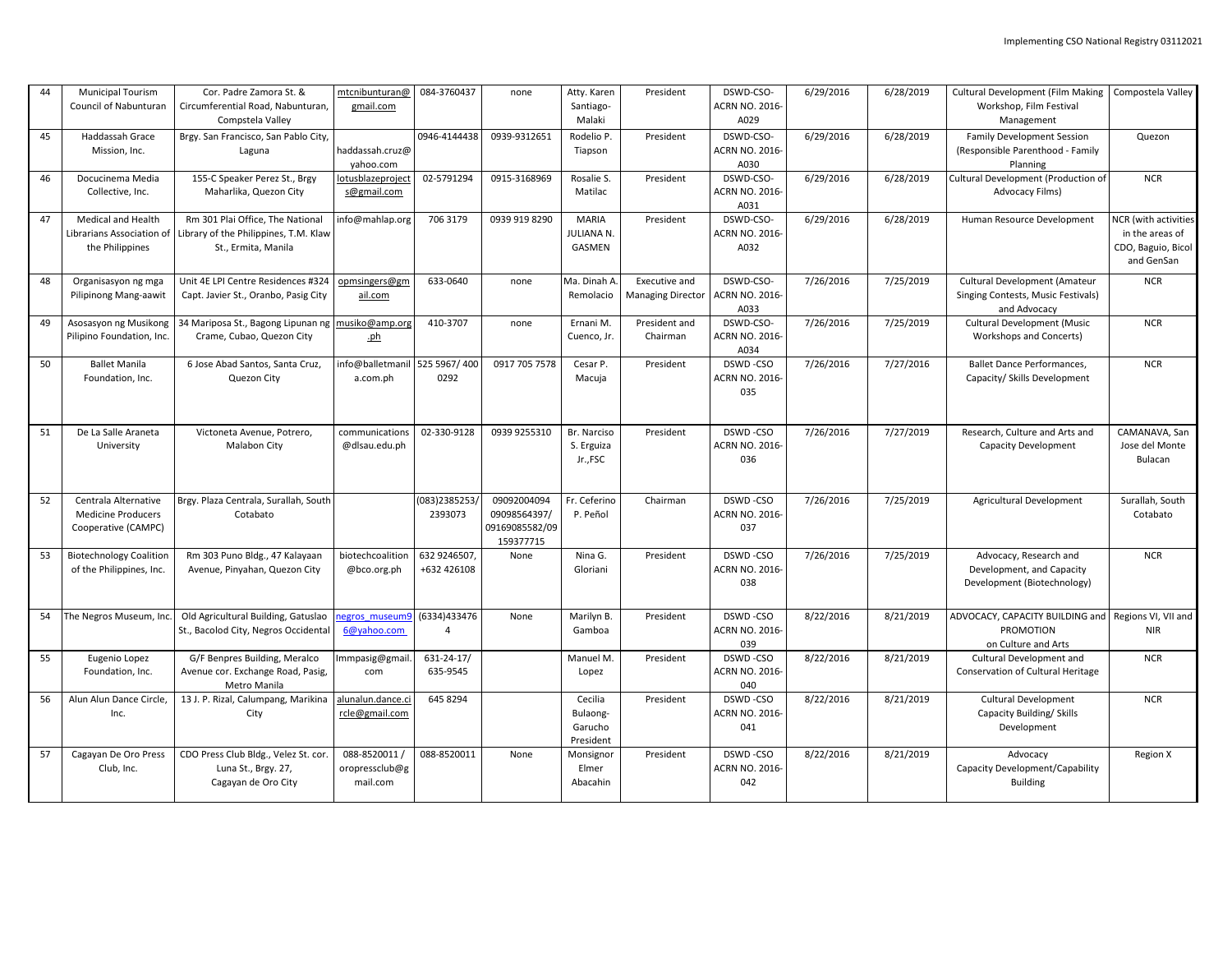| 58 | Bamboo Organ<br>Foundation Incorporated                                                                    | Padre Diego Cera Avenue, Brgy.<br>Daniel Fajardo, Las Piñas City                               | bambooorganfou<br>ndation@gmail.c<br>om<br>www.bambooorg<br>an.org | 8257190                                                   | None                         | Msgr. Mario<br>Josefino F.<br>Martinez | President                  | DSWD-CSO<br><b>ACRN NO. 2016-</b><br>043 | 8/22/2016 | 8/21/2019 | Holding of International Bamboo<br>Organ Festival                                                                                                                                                                          | Parish of St. Joseph<br>Padre Diego Cera<br>Avenue, Brgy.<br>Daniel Fajardo, Las<br>Piñas City |
|----|------------------------------------------------------------------------------------------------------------|------------------------------------------------------------------------------------------------|--------------------------------------------------------------------|-----------------------------------------------------------|------------------------------|----------------------------------------|----------------------------|------------------------------------------|-----------|-----------|----------------------------------------------------------------------------------------------------------------------------------------------------------------------------------------------------------------------------|------------------------------------------------------------------------------------------------|
| 59 | Pag-Asa Social Center<br>Foundation Incorporated                                                           | Brgy. Iruhin Central, Tagaytay City,<br>Cavite 4120                                            | pagasacenter@ya<br>hoo.com                                         | (046)-4835284                                             | none                         | Arlyn R.<br>Laroya                     | President                  | DSWD-CSO<br><b>ACRN NO. 2016-</b><br>044 | 8/22/2016 | 8/21/2019 | Delivery of Basic Social Services                                                                                                                                                                                          | Cavite                                                                                         |
| 60 | Dumendingan Arts Guild<br>Incorporated                                                                     | Urro Street, Oval Complex, Brgy.<br>San Francisco, Pagadian City,<br>Zamboanga del Sur         | culturazamboa@<br>yahoo.com                                        | (062)-9252242                                             | 0909-1018229                 | Gauden S.<br>Sireg                     | Chairman                   | DSWD-CSO<br><b>ACRN NO. 2016-</b><br>045 | 8/22/2016 | 8/21/2019 | Cultural Development, Livelihood<br>Development, Advocacy and<br><b>Environmental Protection</b>                                                                                                                           | Region IX                                                                                      |
| 61 | Mindanao Creative<br>Writers Group, Inc.                                                                   | Andres Bonifacio Avenue, Tibanga,<br>Iligan City                                               |                                                                    | (63)2228769                                               | 9177214697                   | Steven<br>Patrick<br>Fernandez         | President                  | DSWD-CSO<br><b>ACRN NO. 2016-</b><br>046 | 9/6/2016  | 9/5/2019  | Cultural and Literary Education                                                                                                                                                                                            | Iligan City                                                                                    |
| 62 | Philippine Agriculture<br>and Resources Research<br>Foundation Incorporated                                | PCARRD Headquarters, Paseo de<br>Valmayor,<br>Timugan, Los Baños, Laguna                       | parrfi 1984@yah<br>oo.com                                          | (049) 5360578<br>5360014 to<br>20 loc 262<br>0905-4161464 | None                         | Dr. Ramon<br>V. Valmayor               | President                  | DSWD-CSO<br><b>ACRN NO. 2016-</b><br>047 | 9/6/2016  | 9/5/2019  | Livelihood Development,<br>Environmental Protection,<br>Agriculture and Fisheries,<br>Participation in Government<br>Planning, Budgeting, Monitoring and<br>Evaluation, Capacity Development,<br>and Resource Mobilization | Regions IV-A, IV-B,<br>V, VII and NCR                                                          |
| 63 | University of San Carlos                                                                                   | P. Del Rosario St., Kamagayan,<br>Cebu City                                                    | information@usc<br>.edu.ph                                         | 032-2531000                                               | None                         | Fr. Dionisio<br>M. Miranda             | President                  | DSWD-CSO<br><b>ACRN NO. 2016-</b><br>048 | 9/6/2016  | 9/5/2019  | Research and Development<br>(Cebuano Studies)                                                                                                                                                                              | Cebu Province                                                                                  |
| 64 | Association of Creative<br>and Performing Artists of<br>Zamboanga (ACPAZ)                                  | Conzales Drive, Sampaguita Road,<br>Guiwan, Zamboanga City                                     | rozenmagic@yah<br>00.COM                                           | 062-9931193                                               | 0917-9961040                 | Ms. Zenaida<br>Aliangan<br>Torres      | President                  | DSWD-CSO<br><b>ACRN NO. 2016-</b><br>049 | 9/6/2016  | 9/5/2019  | Advocacy (Promotion/Development<br>of Creative and Performing Talents)<br><b>Capacity Building (Cultural</b><br>Education)                                                                                                 | Zamboanga City                                                                                 |
| 65 | MSU-IIT Integrated<br>Performing Arts Guild<br>Incorporated                                                | Andres Bonifacio Avenue, Tibanga,<br>Iligan City                                               | ipagarts@yahoo. (063)-2224500<br>com                               |                                                           | 0917-7214698                 | Steven<br>Patrick<br>Fernandez         | President                  | DSWD-CSO<br><b>ACRN NO. 2016-</b><br>050 | 9/6/2016  | 9/5/2019  | Theatre Production Performance and<br>Cultural Advocacy                                                                                                                                                                    | Nationwide/Intern<br>ational                                                                   |
| 66 | Bayan Academy for<br>Social Entrepreneurship<br>and Human Resource<br>Development (Bayan<br>Academy), Inc. | 2nd Floor 835 Cinderella Building,<br>EDSA,<br>South Triangle, Diliman, Quezon<br>City         | www.bayanacade<br>my .org                                          | 4263140/9279<br>365                                       | 0922-8774377                 | Philip S.<br>Felipe                    | <b>Executive Ditrector</b> | DSWD-CSO<br>ACRN NO. 2016-<br>051        | 9/6/2016  | 9/5/2019  | Livelihood<br>Development/Development of Local<br>Enterprise, Capacity Building,<br>Research, Advocacy and Consultancy                                                                                                     | Nationwide                                                                                     |
| 67 | Foundations for People<br>Development<br>Incorporated (FPDI)                                               | ICD Office, 14/F Trident Tower, 312 Info@fpdphils.org<br>Sen. Gil Puyat Avenue,<br>Makati City |                                                                    | (02)-9214028                                              | 0928-5048539                 | lose Rene C.<br>Gayo                   | President                  | DSWD-CSO<br><b>ACRN NO. 2016-</b><br>052 | 7/26/2016 | 7/25/2019 | Capacity Development                                                                                                                                                                                                       | <b>National Capital</b><br>Region (NCR)                                                        |
| 68 | Kalimudan Culture and<br>Arts Center Association,<br>Inc.                                                  | Novitiate Compound, National<br>Highway, Lagao, General Santos City                            | kalimudanartscer<br>ter@yahoo.com                                  | (083)5530155                                              | 09334158155 /<br>09236407183 | Marilyn T.<br>Avanceña                 | President                  | DSWD-CSO<br><b>ACRN NO. 2016-</b><br>053 | 9/22/2016 | 9/21/2019 | Advocacy and Promotion of Culture<br>and Arts                                                                                                                                                                              | Region XII                                                                                     |
| 69 | Lusong-Luzon Arts and<br>Culture Network, Inc.                                                             | Artist Compound, 2588 Calara St.,<br>Carbern Village,<br>Anos, Los Baños, Laguna               | lusong luzon@ya<br>hoo.com                                         | 049-5366680                                               | None                         | Bernardo O.<br>Aguay Jr.               | President                  | DSWD-CSO<br><b>ACRN NO. 2016-</b><br>054 | 9/22/2016 | 9/21/2019 | Capacity Development/Building<br>Advocacy<br>Arts Management and Cultural<br>Mapping                                                                                                                                       | Luzon                                                                                          |
| 70 | Cordillera News Agency<br>Foundation, Inc.                                                                 | 147 A Magsaysay Avenue, Baguio<br>City                                                         | ainosd2@yahoo.o<br>Qm                                              | 074-4428634,                                              | 0917-8458534                 | Mr. Joel<br>Arthur P.<br>Tibaldo       | President                  | DSWD-CSO<br>ACRN NO. 2016-<br>055        | 9/22/2016 | 9/21/2019 | <b>Capacity Development Building</b><br>Advocacy                                                                                                                                                                           | CAR                                                                                            |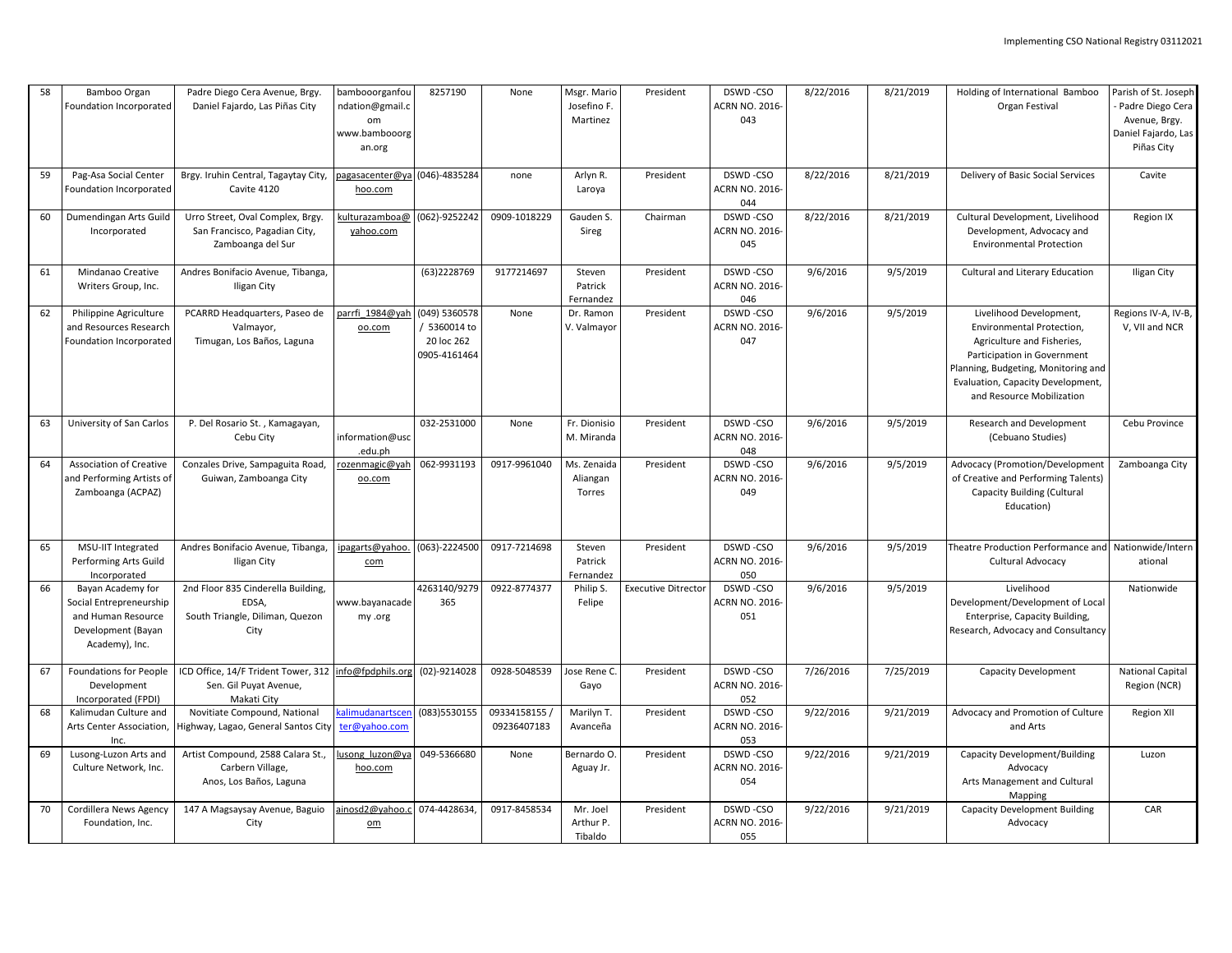| 71 | Xavier University -<br>Ateneo de Cagayan                                                           | 40 Corrales Avenue, Cagayan de Oro<br>City                                                 | op@xu.edu.ph                           | 088-8573111                              | None                              | Roberto C.<br>Yap, SJ                          | President                       | DSWD-CSO<br>ACRN NO. 2016-<br>056        | 9/22/2016  | 9/21/2019  | <b>Research and Capacity</b><br>Development/Building                                                                                                                                                                              | Region X                                     |
|----|----------------------------------------------------------------------------------------------------|--------------------------------------------------------------------------------------------|----------------------------------------|------------------------------------------|-----------------------------------|------------------------------------------------|---------------------------------|------------------------------------------|------------|------------|-----------------------------------------------------------------------------------------------------------------------------------------------------------------------------------------------------------------------------------|----------------------------------------------|
| 72 | <b>National Music</b><br><b>Competitions for Young</b><br>Artist Foundation Inc.                   | Folk Arts Theater, CCP Complex,<br>Pasay City                                              | namcya@gmail.c<br>$om$                 | (02)<br>8364928/29                       | None                              | Mr. Baltazar<br>N. Endriga                     | Chairman                        | DSWD-CSO<br>ACRN NO. 2016-<br>057        | 9/22/2016  | 9/21/2019  | Holding of Music Competitions                                                                                                                                                                                                     | Nationwide                                   |
| 73 | Sigmahanon Foundation<br>for Culture and the Arts,<br>Inc.                                         | Poblacion Norte, Sigma, Capiz                                                              | None                                   | None                                     | 0919-4720875                      | Ma. Lynette<br>P. Urquiola                     | President                       | DSWD-CSO<br><b>ACRN NO. 2016-</b><br>058 | 9/22/2016  | 9/21/2019  | Participation in Government<br>Planning and Capacity Development                                                                                                                                                                  | Regions IV-A, IV-B,<br>VI, VII, VIII and NIR |
| 74 | Sipat Lawin, Inc.                                                                                  | Lot 37 Block 14, Kalayaan St.,<br>Napocor Village, Tandang Sora,<br>Quezon City            | anicochejk@gmai<br>I.com               | None                                     | 0917-7702462                      | Joseph Keith<br>D. Anicoche                    | President/ Artistic<br>Director | DSWD-CSO<br><b>ACRN NO. 2016-</b><br>059 | 9/30/2016  | 9/29/2019  | Theater/Performing Arts                                                                                                                                                                                                           | <b>NCR</b>                                   |
| 75 | <b>Tanghalang Pilipino</b><br>Foundation, Inc. (TPFI)                                              | 2F PDC Bldg., CCP Complex, Roxas<br>Blvd., Pasay City                                      | infor@tanghalan<br>gpilipino.com       | 02-8321125                               | 0917-5456652                      | Fernando C.<br>Josef                           | <b>Artistic Director</b>        | DSWD-CSO<br><b>ACRN NO. 2016-</b><br>060 | 9/30/2016  | 9/29/2019  | Theater Production (Acting/Set<br>Design/Lighting Design)                                                                                                                                                                         | <b>NCR</b>                                   |
| 76 | La Proteccion de<br>Infancia, Inc.<br>(Gota de Leche)                                              | 859 S.H. Loyola St., Sampaloc,<br>Manila                                                   | info@gotadelech<br>e.com               | $(02) 516 - 0542$                        | 0918-9251597                      | Ms. Anna<br>eah Sarabia                        | <b>Managing Director</b>        | DSWD-CSO<br><b>ACRN NO. 2016-</b><br>061 | 9/30/2016  | 9/29/2019  | Delivery of Basic Services                                                                                                                                                                                                        | NCR, Guimaras,<br>Iloilo, Cebu               |
| 77 | People Power Volunteer:<br>for Reform-Caraga, Inc.<br>(PPVRCI)                                     | Door 6 LD Apartment, Santan St.,<br>J.P. Rizal, Butuan City                                | ppvrcaraga@gma (085)342-3281<br>il.com |                                          | (63) 9395374099                   | Concepcion<br>C. Asis                          | Chairperson                     | DSWD-CSO<br><b>ACRN NO. 2016-</b><br>062 | 9/30/2016  | 9/29/2019  | Livelihood Development, Delivery of<br>Basic Services, Development of Local<br>Enterprise, Participation in<br>Government Planning, Budgeting,<br>Monitoring & Evaluation, Disaster<br>Risk Reduction and Management,<br>Advocacy | CARAGA                                       |
| 78 | <b>CENTER FOR</b><br><b>ENVIRONMENTAL LAW</b><br>AND POLICY ADVOCACY<br>INC. (CELPA, INC.)         | Unit B, 2nd Floor L&L Bldg., Lopez<br>Ave., Brgy. Batong Malake, Los<br>Banos, Laguna 4030 | celpaincorporate<br>d@gmail.com        | 63 49 53 64 078<br>$/ +63$<br>9151119593 | None                              | Araceli T.<br>Oliva                            | President                       | DSWD-CSO<br><b>ACRN NO. 2016-</b><br>063 | 9/30/2016  | 9/29/2019  | Agriculture; Capacity Development<br>Capacity Building; Research                                                                                                                                                                  | Region IV-A                                  |
| 79 | ARTIST-PRODUCTION<br>ACCESSORIES AND<br><b>RESOURCE SERVICES(</b><br>ARTIST-PARS), INC.            | 2558 Calara St., Anos, Los Baños,<br>Laguna                                                | artist.pars@gmai<br>.com               | 049-5366680                              | 9176306829                        | Mr. Bendell<br>D. Yamo                         | President/<br>Chairman          | DSWD-CSO<br><b>ACRN NO. 2016-</b><br>064 | 9/30/2016  | 9/29/2019  | Capacity Development/ Capacity<br>Building, Advocacy                                                                                                                                                                              | Nationwide                                   |
| 80 | Manila Studies<br>Association Incorporated                                                         | 40 Matiwasay Street, UP Village,<br>Diliman, Quezon City                                   | nitachurchill@hot<br>mail.com          | (02)-9214575                             | none                              | Dr.<br>Bernardita R<br>Churchill               | President &<br>Chairperson      | DSWD-CSO<br><b>ACRN NO. 2016-</b><br>065 | 9/30/2016  | 9/29/2019  | Cultural and Heritage Education                                                                                                                                                                                                   | <b>NCR</b>                                   |
| 81 | Philippine National<br>Historical Society, Inc.<br>(PNHSI)                                         | Philippine Social Science Center,<br>Commonwealth Avenue, Quezon<br>City                   | nitachurchill@hot<br>mail.com          | (02)9214575                              | 9194905371                        | Ms.<br>Bernedita R.<br>Churchill               | President and<br>Chairperson    | DSWD-CSO<br><b>ACRN NO. 2016-</b><br>066 | 9/30/2016  | 9/29/2019  | Organizing Conferences and Journal<br>Publication                                                                                                                                                                                 | Nationwide                                   |
| 82 | Philippine Studies<br>Association Incorporated                                                     | Philippine Social Science Center,<br>Commonwealth Avenue, Quezon<br>City                   | nitachurchill@hot<br>mail.com          | (02)9214575                              | 9194905371                        | Ms.<br>Bernedita R.<br>Churchill               | President and<br>Chairperson    | DSWD-CSO<br><b>ACRN NO. 2016-</b><br>067 | 10/20/2016 | 10/19/2019 | <b>Education and Research</b>                                                                                                                                                                                                     | Regions NCR, CAR,<br>NIR and VII             |
| 83 | Artletics, Inc.                                                                                    | 22 Narra St., Greenbreeze 1,<br>Langkaan 2, Dasmariñas, Cavite                             | artleticscore@gm<br>ail.com            | 046-4020572                              | None                              | Emmanuel<br>Garibay                            | Chairman                        | DSWD-CSO<br><b>ACRN NO. 2016-</b><br>068 | 10/20/2016 | 10/19/2019 | Sports Development and Advocacy                                                                                                                                                                                                   | Batangas and NCR                             |
| 84 | <b>Bukidnon Agrarian</b><br>Reform Agri-Business<br>Multi-Purpose<br>Association (BARAMA),<br>Inc. | Purok 1, Bugca-on, Lantapan,<br>Bukidnon                                                   | organic-<br>bukidnon@gmail.<br>com     | none                                     | 63 9758746941 /<br>+63 9053668360 | Datu<br>"Salumpikit"<br>Roel S.<br>Dalayao, Sr | Chairman                        | DSWD-CSO<br><b>ACRN NO. 2016-</b><br>069 | 10/20/2016 | 10/19/2019 | Livelihood Development (Organic<br>Farming)                                                                                                                                                                                       | <b>Bukidnon Province</b>                     |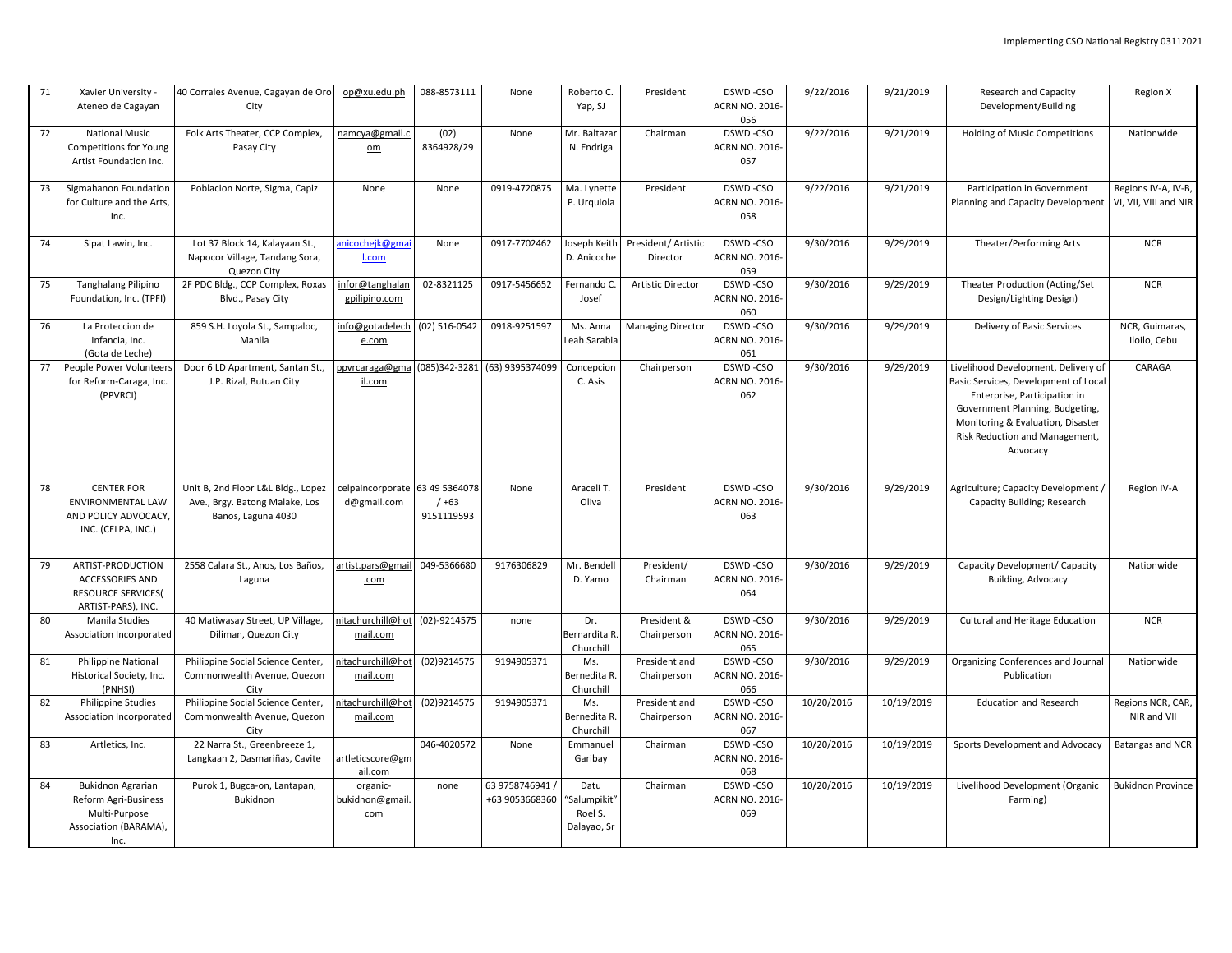| 85 | Tanim Kalikasan, Inc.                                                     | Rm. 04, CRM III Building, 106 East<br>Kamias Road, Quezon City                                             | jayslim41@gmail.<br>com      | 632 3760842                          | 63 9178823973 /<br>+63 9328867532<br>/ 0916-5198127 | Estacio S.<br>Lim, Jr              | <b>Executive Director</b> | DSWD-CSO<br><b>ACRN NO. 2016-</b><br>070 | 10/20/2016 | 10/19/2019 | Environment Protection, Agriculture,<br>Capacity Development/Building on<br>Agriculture                                                                                   | Regions I, IV-A and<br><b>NCR</b> |
|----|---------------------------------------------------------------------------|------------------------------------------------------------------------------------------------------------|------------------------------|--------------------------------------|-----------------------------------------------------|------------------------------------|---------------------------|------------------------------------------|------------|------------|---------------------------------------------------------------------------------------------------------------------------------------------------------------------------|-----------------------------------|
| 86 | Sergia Esguerra<br>Memorial Foundation,<br>Inc. (SEMFI)                   | Nagtahan Road, Brgy. 830 Zone 90,<br>South Malacanang Park, Pandacan,<br>Manila                            | Julie.esguerra@g<br>mail.com | 5640156,<br>7031819                  | none                                                | Julie G.<br>Esguerra               | <b>Executive Director</b> | DSWD-CSO<br><b>ACRN NO. 2016-</b><br>071 | 10/20/2016 | 10/19/2019 | Capacity Development/Building,<br>Advocacy, and Social Services in<br>areas that would not be ordinarily<br>undertaken by the private sector                              | <b>NCR</b>                        |
| 87 | Association of Special<br>Libraries of the<br>Philippines, Inc.           | Room 301, National Library of the<br>Philippines, T.M. Kalaw St., Barangay<br>666, Zone 72, Ermita, Manila | aslplibrarians@g<br>mail.com | 5242607                              | 9235852229                                          | Edeliza C.<br>Gallo                | President                 | DSWD-CSO<br><b>ACRN NO. 2016-</b><br>072 | 10/27/2016 | 10/26/2019 | Capacity Development on Library<br>Profession                                                                                                                             | Nationwide                        |
| 88 | Aquinas University of<br>Legazpi Inc.                                     | Rawis, Legazpi, Albay                                                                                      | orp@ag.edu.ph                | 052-4820540                          | 9178652207                                          | Rev. Fr.<br>Ernesto M.<br>Arceo OP | President                 | DSWD-CSO<br>ACRN NO. 2016-<br>073        | 10/27/2016 | 10/26/2019 | Capacity Building/Capacity<br>Development and Advocacy                                                                                                                    | Region V                          |
| 89 | <b>FOUNDATION FOR</b><br>COMMUNICATION<br>INITIATIVES INC.                | Tower Ground, Unit 115 Makati<br>Cinema Square, Pio del Pilar, Makati<br>City                              | emilyabrera@yah<br>oo.com    | 8941343                              | 91755274413                                         | Ms. Emily A.<br>Abrera             | President                 | DSWD-CSO<br><b>ACRN NO. 2016-</b><br>074 | 10/27/2016 | 10/26/2019 | Advocacy                                                                                                                                                                  | Nationwide                        |
| 90 | PHILIPPINE INSTITUTE OF<br><b>INTERIOR DESIGN</b><br>INCORPORATED         | Don Chino Roces Avenue, Brgy.<br>Bangkal, Makati City 1233                                                 | piid.sec@gmail.<br>$om$      | (02)-5193672                         | 0917-8243355                                        | James G. Jao                       | President                 | DSWD-CSO<br><b>ACRN NO. 2016-</b><br>075 | 10/27/2016 | 10/26/2019 | Capacity Building and Advocacy                                                                                                                                            | Regions NCR and<br>VII            |
| 91 | Marine Environment and<br>Resources Foundation,<br>Inc.                   | Velasquez St., UP Campus, Quezon<br>City                                                                   | gjacinto@gmail.c<br>$om$     | 4333645                              | 9178118172                                          | Gil S. Jacinto                     | President                 | DSWD-CSO<br><b>ACRN NO. 2016-</b><br>076 | 10/27/2016 | 10/26/2019 | Capacity Development, Advocacy,<br>Research<br>and Program/Module Development                                                                                             | Nationwide                        |
| 92 | <b>CAUCUS OF</b><br>DEVELOPMENT NGO<br>NETWORKS, INC.                     | 69 Esteban Abada, Loyola Heights,<br>Quezon City                                                           |                              | (632)9202595                         | none                                                | Sixto Donato<br>C. Macasaet        | <b>Executive Director</b> | DSWD-CSO<br><b>ACRN NO. 2016-</b><br>077 | 10/27/2016 | 10/26/2019 | Capacity Development, Advocacy,<br>Resource Mobilization and<br>Participation in Government<br>Planning, Budgeting, Monitoring and<br>Evaluation                          | <b>NCR</b>                        |
| 93 | Philippine Orchid Society<br>Inc.                                         | Unit 209, Delsa Mansion, 44 Scout<br>Borromeo St., South Triangle, Q.C.                                    | none                         | 632 9294425 /<br>$+63$<br>9178485468 | none                                                | Evangeline<br>Go                   | President                 | DSWD-CSO<br><b>ACRN NO. 2016-</b><br>078 | 11/11/2016 | 10/11/2019 | Advocacy on the Philippine Orchid<br>and Floriculture Industries                                                                                                          | <b>NCR</b>                        |
| 94 | <b>Silingang Dapit</b><br>Southeastern Mindanao<br>Inc. (SILDAP-SE, Inc.) | 1150 Purok Dahlia, Visayan Village,<br>Tagum City, Davao del Norte, 8100.                                  | none                         | none                                 | 63 9083792702,<br>+63 9758175374                    | Mr. Allan P.<br>Delideli,          | <b>Executive Director</b> | DSWD-CSO<br><b>ACRN NO. 2016-</b><br>079 | 11/11/2016 | 10/11/2019 | Governance, Education and<br>Advocacy for Indigenous People (IP)<br>Community Development for IPs,<br>Livelihood Development and<br><b>Environment Protection for IPs</b> | XI                                |
| 95 | Council of Interior Design<br>Educators, (CIDE) Inc.                      | 2nd Floor Beato Angelica Bldg., UST, djlil28@yahoo.co<br>España, Manila                                    | m                            | 4061611                              | 9178139432                                          | Lilia C. de<br>Jesus               | President                 | DSWD-CSO<br><b>ACRN NO. 2016-</b><br>080 | 11/11/2016 | 10/11/2019 | Livelihood Development                                                                                                                                                    | <b>NCR</b>                        |
| 96 | Ateneo de Zamboanga<br>University (AdZU), Inc.                            | La Purisima St., Camino Nuevo,<br>Zamboanga City                                                           | president:adzu@<br>edu.ph    | 062-9910871<br>Loc. 1000             | None                                                | Fr. Karel S.<br>San Juan, SJ.      | President                 | DSWD-CSO<br><b>ACRN NO. 2016-</b><br>081 | 11/11/2016 | 10/11/2019 | Capacity Development on Culture<br>and Arts and Research                                                                                                                  | Region IX                         |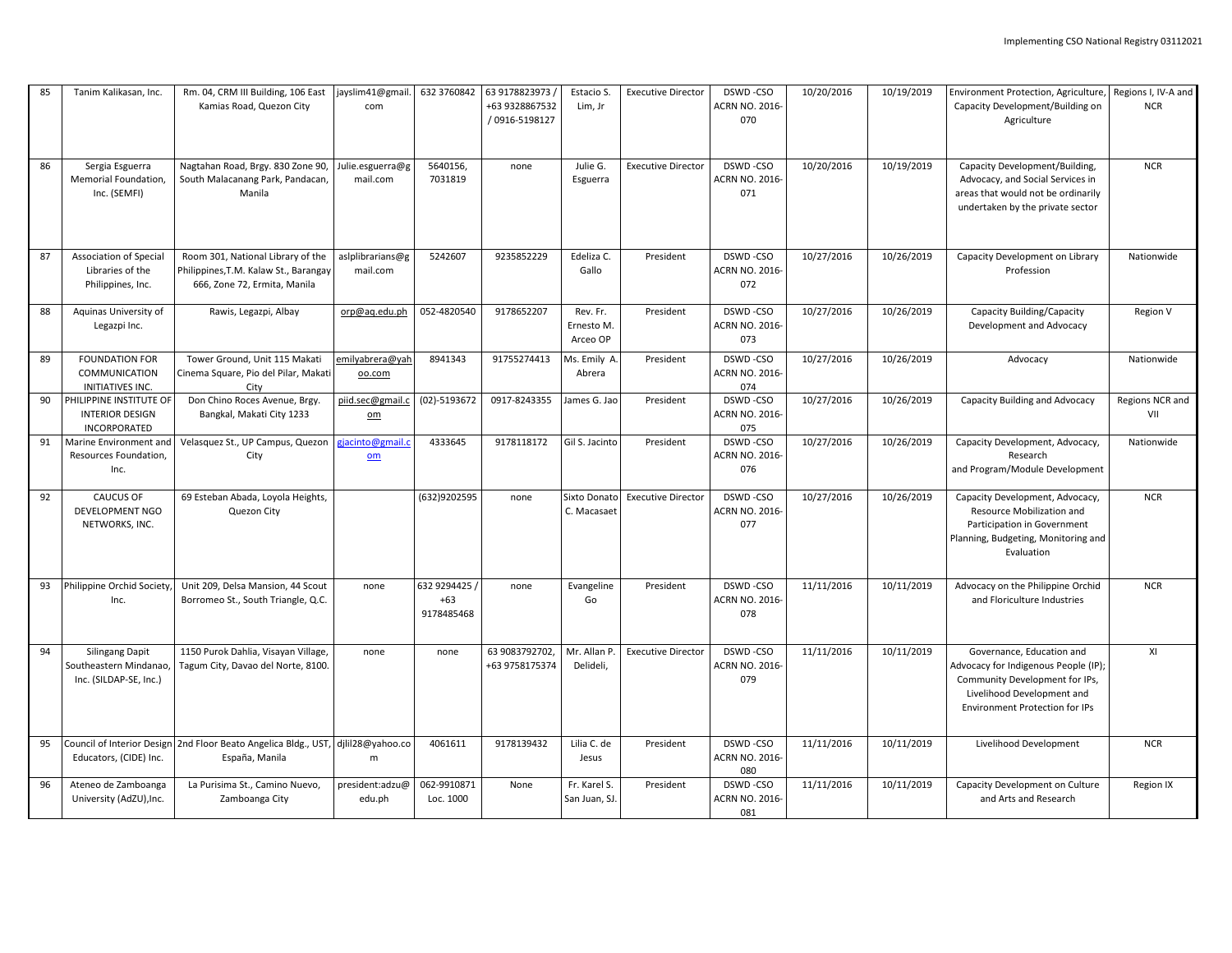| 97  | Tapulanga Foundation,<br>Inc.                                               | #28 Generoso - Gamboa St., Silay<br>City, Negros Occidental                                                                         | micmigolez@tar<br>ulanga.org                    | (034)4950936                              | 9981732788      | Ma. Carmela<br>Abello-Golez             | <b>Executive Director</b>                   | DSWD-CSO<br><b>ACRN NO. 2016-</b><br>082 | 11/11/2016 | 10/11/2019 | Capacity Development                                                                                           | Negros Occidental                                              |
|-----|-----------------------------------------------------------------------------|-------------------------------------------------------------------------------------------------------------------------------------|-------------------------------------------------|-------------------------------------------|-----------------|-----------------------------------------|---------------------------------------------|------------------------------------------|------------|------------|----------------------------------------------------------------------------------------------------------------|----------------------------------------------------------------|
| 98  | Ecological & Agricultural<br>Development Foundation<br>Inc. (EcoAgri)       | RU Foundry Bldg., Sitio Aning, Brgy<br>Pahanocoy, Bacolod City, Negros<br>Occidental, 6100                                          | rushredderbcd@<br>yahoo.com                     | (034) 4441753                             | (0927) 8680490  | Jr.                                     | Ramon S. Uy Chairman - Board of<br>Trustees | DSWD-CSO<br><b>ACRN NO. 2016-</b><br>083 | 12/14/2016 | 12/13/2019 | LIVELIHOOD DEVELOPMENT,<br>DELIVERY OF BASIC SERVICES,<br>ENVIRONMENT PROTECTION,<br>AGRICULTURE AND FISHERIES | Regions VI, VII and<br>XI                                      |
| 99  | <b>International Care</b><br>Ministries Foundation,<br>Inc. (ICMFI)         | ICM Bldg., Lizares Ave., Brgy. 39,<br>Bacolod City, Negros Occidental                                                               | danilo.mijares@o<br>aremin.com                  | $(034)469 -$<br>9966/704-<br>1096         | (63) 9245453541 | John E.<br>Enguana                      | Chairman                                    | DSWD-CSO<br><b>ACRN NO. 2016-</b><br>084 | 12/14/2016 | 12/13/2019 | Livelihood Development,<br>Development of Local Enterprises<br>and Delivery of Basic Services                  | Regions IV-B, VI,<br>VII, IX, and XII                          |
| 100 | Philippine Coffee<br>Alliance, Inc. (PCA)                                   | #21 Graceful cor. Menchie Sts., BF<br>Almanza Subd., Las Pinas City 1740                                                            | philippinecoffeeal<br>liance@gmail.co<br>m      | 8050713/<br>09178124477                   | None            | Alvira C.<br>Reyes                      | <b>Acting President</b>                     | DSWD-CSO<br><b>ACRN NO. 2016-</b><br>085 | 12/19/2019 | 12/18/2019 | Livelihood Development and<br>Development of Local Enterprise                                                  | Regions III, IV-A, X,<br>XII, CAR and NCR                      |
| 101 | Saint Paul College of<br>Technology Camiling,<br>Tarlac, Inc.               | Rizal St., Brgy. Poblacion G,<br>Camiling, Tarlac 2306                                                                              | pionne2003@<br>hoo.com                          | 4912371                                   | 998507119       | Paul R. Gaña                            | School<br>Administrator                     | DSWD-CSO<br><b>ACRN NO. 2017-</b><br>001 | 1/27/2017  | 1/28/2020  | Livelihood Development (Skills<br>Training)                                                                    | <b>Region III</b>                                              |
| 102 | PHILIPPINE LIBRARIANS<br>ASSOCIATION, INC. (PLAI)                           | Rm. 301 3/F, National Library of the<br>Philippines Bldg., T.M. Kalaw Street<br>Ermita, Manila                                      | Elvira.Lapuz@gr<br>ail.com                      | 4333798/9818<br>500 local 2856            | 9178553228      | Elvira B.<br>Lapuz                      | President                                   | DSWD-CSO<br><b>ACRN NO. 2017-</b><br>002 | 2/9/2017   | 2/8/2020   | Advocacy on Librarianship<br><b>Continuing Professional</b><br>Development of Librarians                       | <b>National Capital</b><br>Region (NCR)                        |
| 103 | University of Asia and the<br>Pacific Foundation Inc.<br>(UA&PFI)           | Pearl Drive, Ortigas Center, Brgy<br>San Antonio, Pasig City 1605                                                                   | vdster@gmail.co<br>$\underline{\mathsf{m}}$     | 632)6342819<br>/ 6370912 to<br>26 loc 247 | 9178223808      | Winston<br>Conrad<br><b>B.Padojinog</b> | President                                   | DSWD-CSO<br><b>ACRN NO. 2017-</b><br>003 | 1/27/2017  | 1/28/2020  | Research on Agriculture, Fisheries<br>and Agribusiness                                                         | National Capital<br>Region (NCR)                               |
| 104 | Arki-Camp Heritage Fil-<br>Asia Incorporated                                | 2/F ATC Center. 148 Katipunan<br>Avenue, Brgy. St. Ignatius, Quezon<br>City 1110                                                    | edcplused@gma<br>.com                           | (02)9312592                               | 9989943543      | Edgardo Mar<br>A. Castro                | President                                   | DSWD-CSO<br><b>ACRN NO. 2017-</b><br>004 | 1/27/2017  | 1/28/2020  | Advocacy                                                                                                       | Regions III, VII, X<br>and National<br>Capital Region<br>(NCR) |
| 105 | Escuela Taller De Filipinas<br>Foundation Inc. (ETFFI)                      | Revellin De Recoletos, Victoria<br>Street, Intramuros, Manila<br>Satellite: Holy Cross Parish, Brgy.<br>Poblacion, Maribojoc, Bohol | etffi@yahoo.com<br>www.escuelatalle<br>r.org.ph | (632)5276623                              | 0930-6823638    | Carmen<br>Bettina S.<br>Bualong         | OIC, Executive<br>Director                  | DSWD-CSO<br><b>ACRN NO. 2017-</b><br>005 | 1/27/2017  | 1/28/2020  | Capacity Building/Development, on<br>Culture and Arts Program                                                  | NCR and Region VII                                             |
| 106 | Turalba Foundation, Inc.                                                    | 14/F ACT Tower, 135 Sen. Gil Puyat<br>Ave., Salcedo Village, Brgy. Bel Air,<br>Makati City                                          | uralbafoundati<br>n@gmail.com                   | 02 8162542                                | None            | Antonella T<br>Abdon                    | President                                   | DSWD-CSO<br><b>ACRN NO. 2017-</b><br>006 | 2/9/2017   | 2/8/2020   | Research and Documentation on<br>Architecture and Allied Arts                                                  | National Capital<br>Region (NCR)                               |
| 107 | Integrated Barangays of<br>Numancia Multi-Purpose<br>Cooperative (IBON MPC) | Brgy. Pusiw, Numancia, Aklan                                                                                                        | ibondeco@yahoo<br>.com                          | (036) 2628414                             | 9494380350      | Gloria O.<br>Magcope                    | Manager                                     | DSWD-CSO<br><b>ACRN NO. 2017-</b><br>007 | 2/9/2017   | 2/8/2020   | Agriculture                                                                                                    | Aklan Province                                                 |
| 108 | UCPB - CIIF Foundation<br>Incorporated                                      | 17th Floor UCPB Corporate Office,<br>7907 Makati Avenue, Brgy. Bel-Air<br>Makati City                                               | rylepatan@coco<br>oundation.com                 | (02)-8403269                              | 0920-9136266    | Ricardo Y.<br>Lepatan, Jr.              | <b>Executive Director</b>                   | DSWD-CSO<br>ACRN NO. 2017-<br>008        | 2/9/2017   | 2/8/2020   | Delivery of Basic Social Services:<br>Scholarship Program                                                      | Nationwide                                                     |
| 109 | Filipinas Institute of<br>Translators, Inc                                  | Rizal Hall Faculty Center, UP<br>Campus, Diliman, QC, MM                                                                            | filipinas<br>translation@gma<br>il.com          | 547-1860                                  | 9257102481      | Romulo P.<br>Baquiran                   | President                                   | DSWD-CSO<br>ACRN NO. 2017-<br>009        | 2/9/2017   | 2/8/2020   | Book Publishing, Translations and<br>Conferences                                                               | National Capital<br>Region (NCR)                               |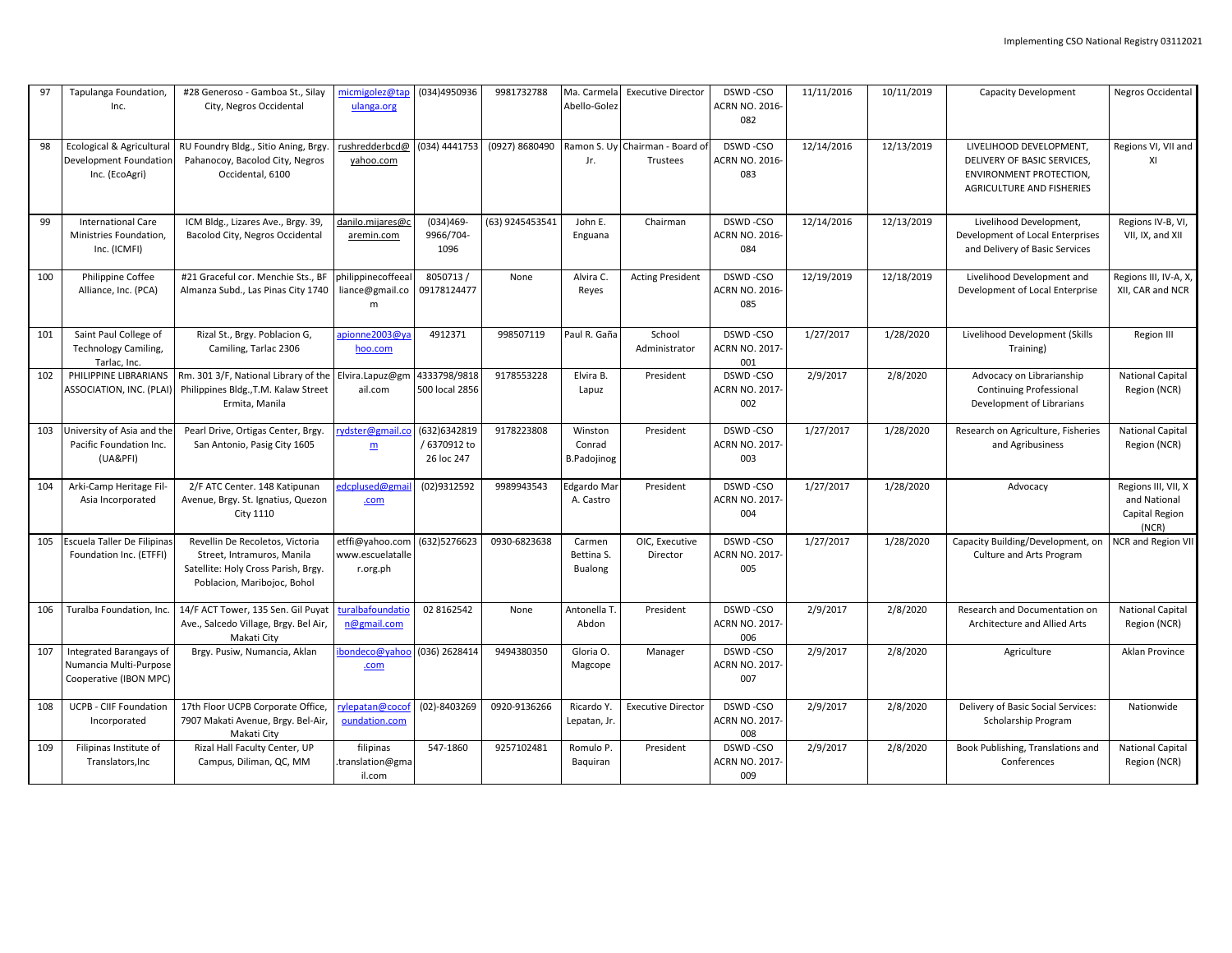| 110 | Greenminds, Inc.                                                                                                                                  | Turquoise St., Golden Village,<br>Carmen, Cagayan de Oro City                                                  | greenminds.incor 088) 858-4976<br>porated@gmail.c<br>om     |                                | 0928-293-5169               | Reynaldo Gil<br>G. Lomarda                         | President                                     | DSWD-CSO<br><b>ACRN NO. 2017-</b><br>010  | 2/9/2017  | 2/8/2020  | Livelihood Development, Capacity<br>Development, Construction of Small<br>Scale Community Infrastructure<br>Projects and Agriculture                    | Bukidnon, Misamis<br>Oriental and<br>Misamis Occidental                                    |
|-----|---------------------------------------------------------------------------------------------------------------------------------------------------|----------------------------------------------------------------------------------------------------------------|-------------------------------------------------------------|--------------------------------|-----------------------------|----------------------------------------------------|-----------------------------------------------|-------------------------------------------|-----------|-----------|---------------------------------------------------------------------------------------------------------------------------------------------------------|--------------------------------------------------------------------------------------------|
| 111 | Xavier Science<br>Foundation, Inc.                                                                                                                | Manresa Complex, Masterson<br>Avenue, Upper Balulang, Cagayan<br>de Oro City                                   | xsf@xu.edu.ph                                               | 088-8516887                    | 0917-507-9967               | Fr. Roberto<br>C. Yap, FSC                         | President                                     | DSWD-CSO<br><b>ACRN NO. 2017-</b><br>011  | 2/9/2017  | 2/8/2020  | Capacity Building and Livelihood<br>Development                                                                                                         | Regions IX, X, XI, XII<br>and CARAGA                                                       |
| 112 | Interface Development<br>Interventions (IDIS), Inc.                                                                                               | 2/F, Almacen Bldg., Km. 11,<br>Catalunan, Pequeño, Davao City                                                  | interfacedvo@gr<br>ail.com                                  | 082-2994552                    | None                        | Mary Ann V.<br>Fuertes                             | <b>Executive Director</b>                     | DSWD-CSO<br><b>ACRN NO. 2017-</b><br>012  | 3/2/2017  | 3/1/2020  | Environment Protection,<br>Participation in Government<br>Planning, Budgeting, Monitoring and<br><b>Evaluation for Sustaining Forest</b><br>Restoration | Davao                                                                                      |
| 113 | <b>International Electronics</b><br>& Technical Institute<br>(Bacolod), Inc.                                                                      | Door #2, Warehouse 1, Monfort-<br>Motors Center, Lacson St.,<br>Mandalagan, Bacolod City, Negros<br>Occidental | ieti.bacolod@yah (63) 4531488<br>oo.com,<br>www.eiti.edu.ph |                                | None                        | Maria<br>Angelique O.<br>Arceo                     | President                                     | DSWD-CSO<br><b>ACRN NO. 2017-</b><br>013  | 3/2/2017  | 3/1/2020  | Livelihood Development<br><b>Capacity Development/Building</b>                                                                                          | Negros Occidental                                                                          |
| 114 | GreenEarth Heritage<br>Foundation Inc. (GEHFI)                                                                                                    | 1723 Dian Street, Brgy. Palanan,<br>Makati City 1235                                                           | contactus@greer<br>earthheritage.co<br>m                    | (02)-7758836                   | 0949-6793275                | James<br>Patrick G.<br>Matti                       | Chairman                                      | DSWD-CSO<br>ACRN NO. 2017-<br>014         | 3/2/2017  | 3/1/2020  | Agriculture and Environment<br>Protection                                                                                                               | Region III                                                                                 |
| 115 | <b>Foundations for People</b><br>Development Inc. (FPDI)                                                                                          | 14/F Trident Tower, 312 Gil Puyat<br>Ave., Makati City                                                         | info@fpdphils.or                                            | (02)-9214028                   | 0928-5048539                | lose Rene C.<br>Gayo                               | President                                     | DSWD-CSO<br><b>ACRN NO. 2017-</b><br>015  | 3/2/2017  | 3/1/2020  | Capacity Development                                                                                                                                    | Regions III, IV-A,<br>XII, Negros Island<br>Region (NIR) and<br>National Capital<br>Region |
| 116 | FBW Multi-Purpose<br>Cooperative                                                                                                                  | Zone 4, Barrameda St., Del<br>Rosario, Baao, Camarines Sur                                                     | fbwmpc2005@<br>hoo.com                                      | 054-2663065                    | 9476328956                  | Gemma J.<br>Daguman                                | <b>General Manager</b>                        | DSWD-CSO<br><b>ACRN NO. 2017-</b><br>016  | 3/2/2017  | 3/1/2020  | Cooperative Development,<br>Environment Protection and<br>Agriculture                                                                                   | Baao, Camarines<br>Sur                                                                     |
| 117 | Foundation for Rural<br>Enterprise & Ecology<br>Development of<br>Mindanao Inc.,<br>(FREEDOM)                                                     | 604 Aguho St., Juna Subd., Matina,<br>Davao City, Davao Del Sur                                                | freedom4ipc@<br>mail.com                                    | (082)296-2599                  | None                        | Antonio S.<br>Peralta                              | <b>Executive Director</b>                     | DSWD-CSO<br><b>ACRN NO. 2017-</b><br>017  | 3/2/2017  | 3/1/2020  | Livelihood Development,<br>Capability/Capacity Building for<br>Agriculture and Fisheries                                                                | Regions III, IV-B, X<br>and XIII                                                           |
| 118 | Our Lady of Triumph<br>Institute of Technology<br>Inc.                                                                                            | P2A Street, Banadero, Ozamis City,<br>Misamis Occidental                                                       | <b>urladyoftriump</b><br>@olt.edu.ph                        | (088)5459078                   | 9173101177                  | Lucile E.<br>Maglasang                             | President                                     | DSWD-CSO<br><b>ACRN NO. 2017-</b><br>018  | 3/15/2017 | 3/14/2020 | Higher Education and<br>Technical/Vocational Skills Training                                                                                            | Regon IX and<br>Region X                                                                   |
| 119 | <b>Family Planning</b><br>Organization<br>Organization of the<br>Philippines(FPOP)                                                                | 50 Doña Mariana Hemady Street,<br>New Manila, Quezon City                                                      | pop1969@yaho<br>.com                                        | (632)7226466/<br>72171019(fax) | None                        | Nandy A.<br>Senoc                                  | Executive<br>Director(Acting)                 | DSWD-CSO<br><b>ACRN No. 2017-</b><br>A021 | 8/23/2017 | 8/22/2020 | Basic Services (Health and Advocacy)                                                                                                                    | I,CAR, III, IV-<br>A, V, VI, XII, CARAGA<br>and NCR                                        |
| 120 | Eastern Mindanao<br>College of<br>Technology(EMCOTECH)                                                                                            | BROCA STREET SAN JOSE DISTRICT<br>PAGADIAN CITY ZAMBOANGA DEL<br><b>SUR</b>                                    | motech expert<br>@yahoo.com                                 | $(062)$ 215<br>4258/2144171    | 09192404953/09<br>098197980 | <b>FILOMENA</b><br>G.<br><b>MONTEALTO</b>          | <b>SCHOOL PRESIDENT</b>                       | DSWD-CSO<br><b>ACRN No. 2017-</b><br>A022 | 8/23/2017 | 8/22/2020 | Livelihood Development                                                                                                                                  | Zamboanga Del Sur                                                                          |
| 121 | Christian Society for the<br><b>Prevention of Blindness</b><br>and rehabilitation<br>of the Blind (Davao<br>School for the Blind)<br>Incorporated | Km 10 Bago Aplaya, Talomo, Davao<br>City, Davao Del sur                                                        | dsrcvi@yahoo.co<br>$\underline{\mathbf{m}}$                 | (082)2961282                   | 9177204954                  | Ms. Ma Ann<br>Margaret<br>Misa-<br>Antonio<br>M.D. | Vice-Chairman and<br><b>Board of Trustees</b> | DSWD-CSO<br><b>ACRN No. 2018-</b><br>001  | 1/8/2018  | 1/7/2021  | Delivery of Basic Services                                                                                                                              | XI                                                                                         |